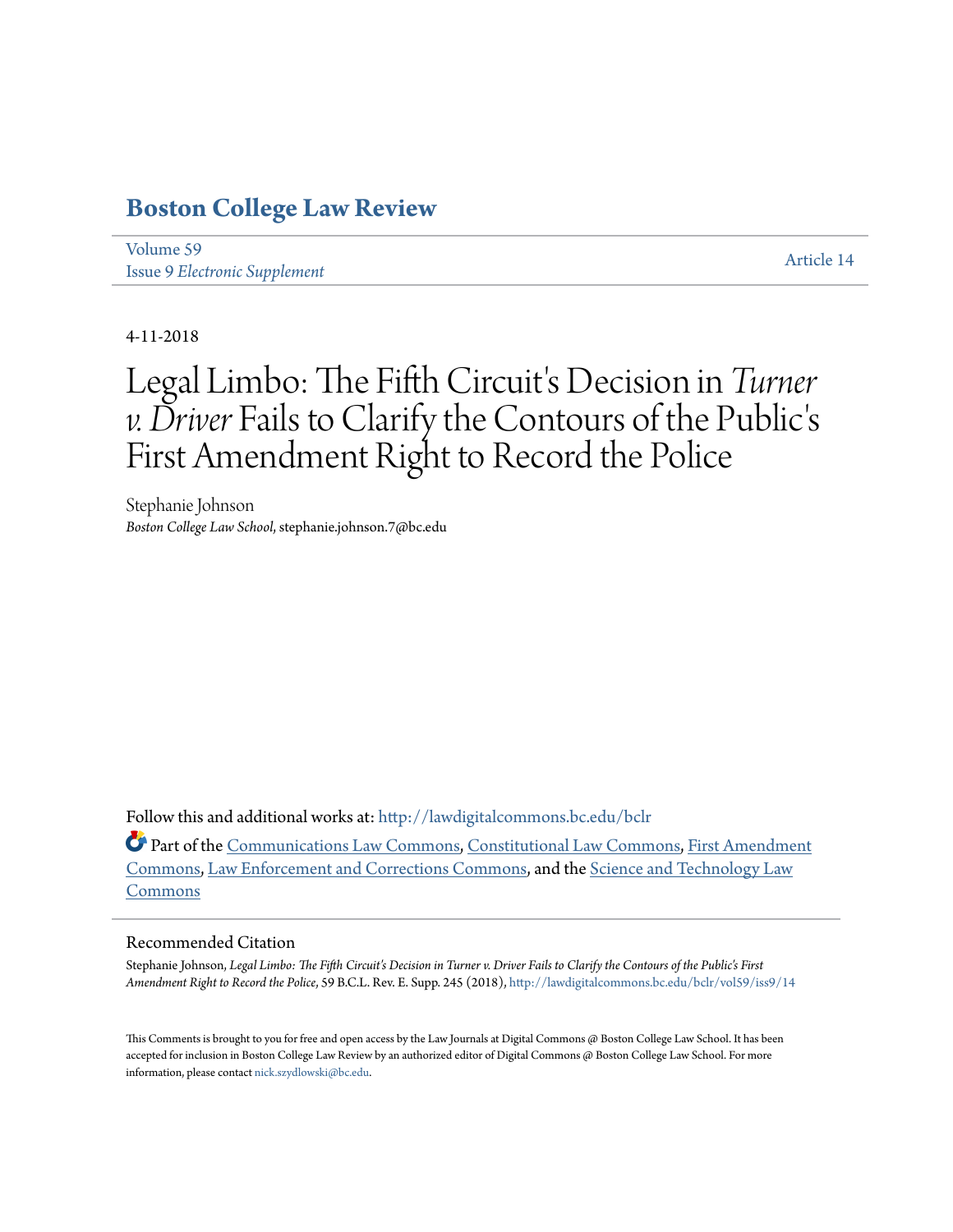# **LEGAL LIMBO: THE FIFTH CIRCUIT'S DECISION IN** *TURNER v. DRIVER* **FAILS TO CLARIFY THE CONTOURS OF THE PUBLIC'S FIRST AMENDMENT RIGHT TO RECORD THE POLICE**

**Abstract:** On February 16, 2017, the U.S. Court of Appeals for the Fifth Circuit, in *Turner v. Driver*, held that the public has a First Amendment right to record the police that is subject only to reasonable time, place, and manner restrictions. Although *Turner* established that the public has a First Amendment right to film the police, the decision skirted the question of whether the particular conduct in *Turner*—video recording police activity and/or video recording the police station—was an activity protected by the First Amendment. This Comment argues that the Fifth Circuit erred in not clarifying the contours of the First Amendment right to film the police. Given the rise in smartphone usage, the public's ability to quickly disseminate videos to a large audience on social media, and the campaigns encouraging the public to record the police, the Fifth Circuit should have provided stronger guidance for the public on how to confidently exercise their First Amendment right to record the police in *Turner*.

#### <span id="page-1-4"></span>**INTRODUCTION**

"I can't breathe!" panted Eric Garner.<sup>[1](#page-1-0)</sup> Those were his last words, spoken as he was choked to death during an arrest by two New York Police Department officers in front of a convenience store in Staten Island, New York on July 17, [2](#page-1-1)014.<sup>2</sup> His crime was selling untaxed cigarettes.<sup>[3](#page-1-2)</sup> With his cellphone, Ramsey Orta, a Staten Island resident, filmed Garner's final struggle for life and created the video that ignited a national movement.<sup>[4](#page-1-3)</sup> If it were not

<span id="page-1-0"></span><sup>&</sup>lt;sup>1</sup> See Al Baker et al., *Beyond the Chokehold: The Path to Eric Garner's Death*, N.Y. TIMES (June 13, 2015), https://www.nytimes.com/2015/06/14/nyregion/eric-garner-police-chokeholdstaten-island.html [https://perma.cc/3JA6-XYUK] (discussing the police interaction that led to Eric Garner's death and the effects of a bystander's recorded video). 2 *Id.*

 $3$  See *id.* 

<span id="page-1-3"></span><span id="page-1-2"></span><span id="page-1-1"></span>S*ee* Matt Ford, *A Major Victory for the Right to Record Police*, ATLANTIC (July 7, 2017), https://www.theatlantic.com/politics/archive/2017/07/a-major-victory-for-the-right-to-record-police/ 533031/ [https://perma.cc/R52Q-AJRL] (discussing the recent legal developments relating to the public's First Amendment right to record the police). Ramsay Orta's video, and other videos of police encounters with unarmed black men and women that rapidly circulated on social media, sparked the Black Lives Matter movement and national protests about the importance of police reform. *Id.*; Nicole Narea, *Protecting the Right to Record Police Brutality*, NEW REPUBLIC (Oct.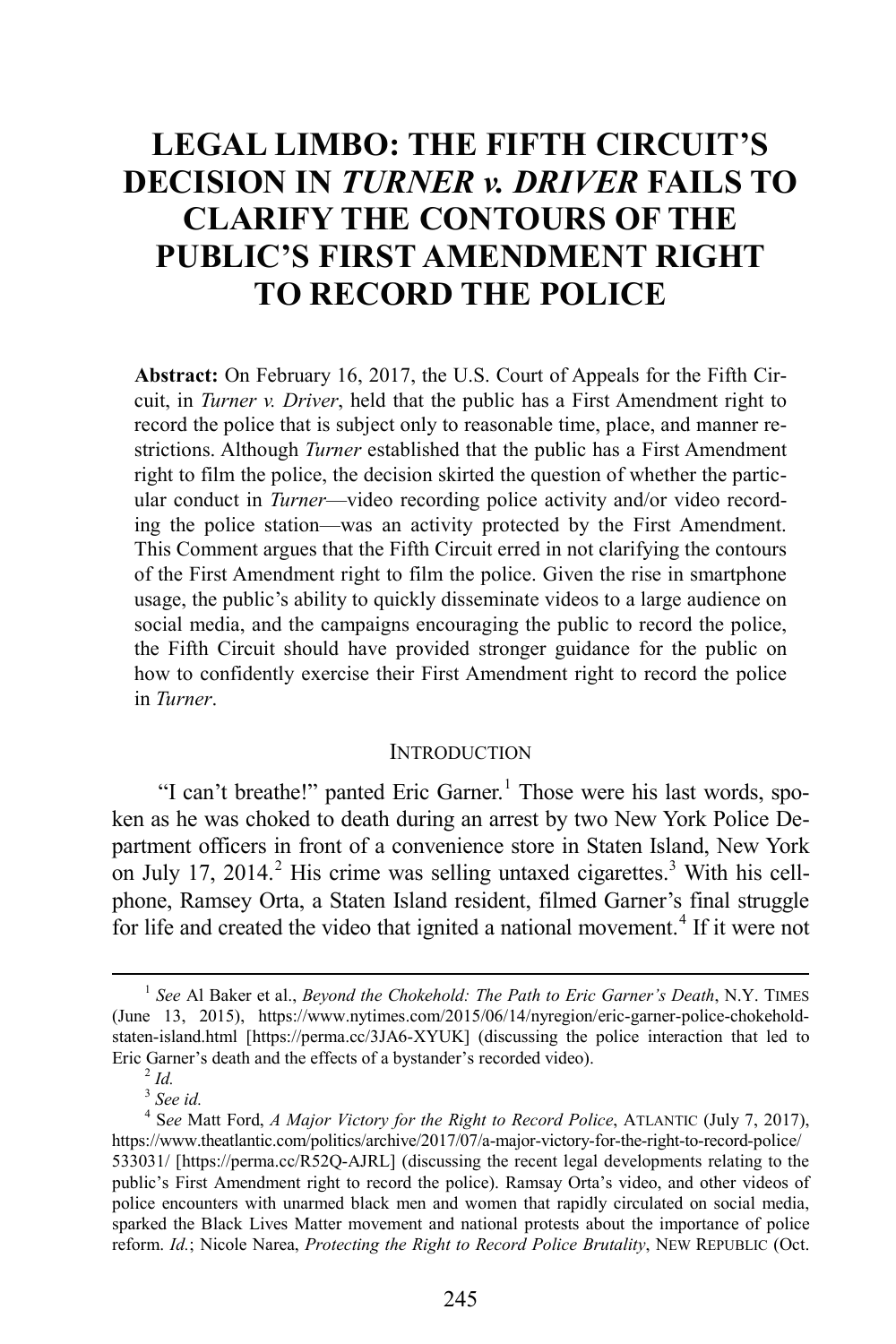for Orta's video and the countless other cellphone recorded videos by members of the public that have shown the fatal interactions between citizens and police in the United States, it is unlikely that there would be such a strong national call to action for better policing policies.<sup>[5](#page-2-0)</sup> Over the past several years, there has been a growing movement to protect the public's right to rec-ord the police.<sup>[6](#page-2-1)</sup> In 2017, the U.S. Court of Appeals for the Fifth Circuit addressed the public's ability to record police activity in *Turner v. Driver*. [7](#page-2-2) The *Turner* majority opinion concluded that "First Amendment principles, controlling authority, and persuasive precedent demonstrate that a First Amendment right to record the police does exist, subject only to reasonable time, place, and manner restrictions."[8](#page-2-3)

With this decision, the Fifth Circuit joined the majority of the Federal Courts of Appeals in ruling that the public has a First Amendment right to videotape encounters with law enforcement.<sup>[9](#page-2-4)</sup> Although *Turner* established that the public has a First Amendment right to film the police, it skirted the question of whether the particular conduct in *Turner*—video recording po-

<span id="page-2-1"></span>that protect the right to film the police. *Id.* "Colorado passed legislation making it illegal to interfere with civilians lawfully recording the police" in May 2015. *Id.*; *see* COLO. REV. STAT. § 13-21-128 (2016) (giving the public a right to recover against a police officer who seizes, destroys, or damages a person's recording device or video while lawfully recording an incident with the police officer). In addition, California passed similar legislation that clarifies a First Amendment right to record the police while they are on duty in a public space, "without fear of intimidation or arrest" in 2015. Narea, *supra* not[e 4;](#page-1-4) *see* CAL. PENAL CODE § 69(b) (2016) (clarifying that a person who lawfully records a police officer is not deterring that officer from performing his or her duties). While not as forward as Colorado and California, the New York City Police Department ("NYPD") distributed a "Right to Know" internal memo with changes to the police administrative rules. Narea, *supra* note [4.](#page-1-4) These changes require officers to hand out business cards when requested and request consent to conduct searches in the absence of legal basis. *See* J. David Goodman, *New York Council Won't Vote on Police Reform Bills, but Agency Agrees to Changes*, N.Y. TIMES (July 12, 2016), https://www. nytimes.com/2016/07/13/nyregion/new-york-city-council-will-not-vote-on-police-reform-measures. html [https://perma.cc/4NG8-NR5J]. Nonetheless, these administrative changes do not have the same

<span id="page-2-2"></span>power as legislation, and compliance is contingent upon the NYPD's internal enforcement of these new rules. *See id.* <sup>7</sup> *See* Turner v. Driver, 848 F.3d 678, 687 (5th Cir. 2017). <sup>8</sup> *Id.* at 688. <sup>9</sup> *See id.* at 687 (citing ACLU of Ill. v. Alvarez, 679 F.3d 583, 608 (7th Cir. 2012), Glik v.

<span id="page-2-4"></span><span id="page-2-3"></span>Cunniffe, 655 F.3d 78, 82, 85 (1st Cir. 2011), and Smith v. City of Cumming, 212 F.3d 1332, 1333 (11th Cir. 2000)). No federal appellate court has ruled to the contrary and the U.S. Supreme Court has not ruled on the subject. Ford, *supra* not[e 4.](#page-1-4) 

 <sup>7, 2016),</sup> https://newrepublic.com/article/137533/protecting-right-record-police-brutality [https:// perma.cc/3AZD-GJ2P] (discussing the need for policymakers to step in and address the retaliation that citizens face from the police for video recording the police). <sup>5</sup> *See* Mercy Benzaquen et al., *The Raw Videos That Have Sparked Outrage Over Police* 

<span id="page-2-0"></span>*Treatment of Blacks*, N.Y. TIMES (Dec. 14, 2017), https://www.nytimes.com/interactive/2017/08/ 19/us/police-videos-race.html [https://perma.cc/E4JJ-WVFB] (describing and depicting a timeline of video footage of police using excessive force and questionable police behavior with African Americans); Ford, *supra* not[e 4.](#page-1-4)<br><sup>6</sup> *See* Narea, *supra* note 4. There has been public pressure on states and cities to create policies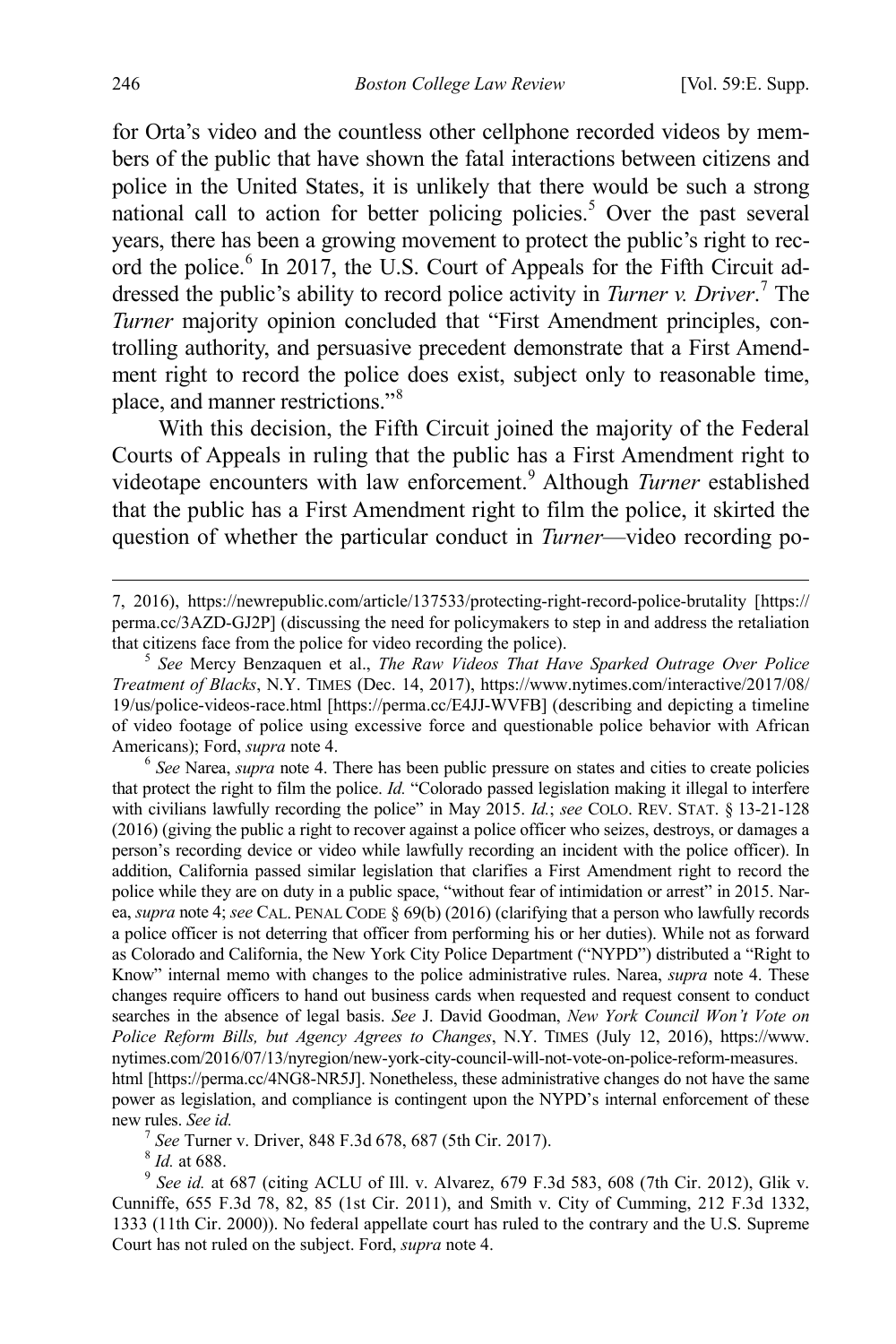lice activity and/or video recording the police station—was protected First Amendment activity.<sup>[10](#page-3-0)</sup> The Fifth Circuit's failure to apply the particular facts of *Turner* to the established rule left the contours of the public's First Amendment right to film the police in legal limbo.<sup>[11](#page-3-1)</sup> In her dissenting opinion in *Turner*, Judge Edith Brown Clement recognized that the majority erred by establishing a law without particularizing it to the facts in the case.<sup>[12](#page-3-2)</sup>

This Comment focuses on the zone of conduct protected by the pub-lic's First Amendment right to film the police.<sup>[13](#page-3-3)</sup> Part I of this Comment provides an overview of *Turner*, with a focus on the Fifth Circuit's First Amendment analysis.<sup>[14](#page-3-4)</sup> Part II discusses the current state of the law with respect to the conduct parameters of the public's First Amendment right to video record the police and analyzes legislation passed by Colorado, Ore-gon, and California to secure this right.<sup>[15](#page-3-5)</sup> Lastly, Part III argues that the Fifth Circuit should have clarified exactly what conduct was clearly established after their ruling in *Turner* to add to the standard for the zone of con-duct protected by the First Amendment right to record the police.<sup>[16](#page-3-6)</sup>

<span id="page-3-0"></span> <sup>10</sup> *See Turner*, 848 F.3d at 685. The Fifth Circuit analyzed Turner's conduct through the twopronged qualified immunity test. *Id.* Qualified immunity protects government officials from civil liability when acting in their official capacity and when their "actions could reasonably have been believed to be legal." *Id.* When a defendant raises a qualified immunity defense, the plaintiff has to show "(1) that the official violated a statutory or constitutional right, and (2) that the right was clearly established at the time of the challenged conduct." *Id.* (internal quotations omitted). The Fifth Circuit made it clear that because the district court's qualified immunity analysis rested on the "clearly established" prong and not the constitutional right violation prong, the Fifth Circuit would follow the same sequence of analysis. *Id.* The Fifth Circuit, however, had the discretion to analyze the constitutional right prong first. *Id.* Nevertheless, the Fifth Circuit upheld the police officers' qualified immunity defense, reasoning that at the time of the alleged conduct, the First Amendment right to record the police had not been clearly established. *See id.* at 687. By showing that the law was not clearly established, the Fifth Circuit ended its analysis on Turner's conduct and remained silent as to whether Turner was actually exercising a First Amendment right that was subsequently violated by a public official. *See id.*<br><sup>11</sup> *See id.* at 697 (Clement, J., dissenting) ("The majority does not determine that the officers")

<span id="page-3-1"></span>here violated Turner's First Amendment rights—perhaps because it would be reasonable for security reasons to restrict individuals from filming police officers entering and leaving a police station. Because the majority does not hold that the officers actually violated the First Amendment, 'an officer acting under similar circumstances' in the future will not have violated any clearly established law.") (quoting White v. Pauly, 137 S. Ct. 548, 552 (2017).<br>
<sup>12</sup> See id.<br>
<sup>13</sup> See infra notes 14–127 and accompanying text.<br>
<sup>14</sup> See infra note[s 17–](#page-4-0)[47](#page-7-0) and accompanying text.<br>
<sup>15</sup> See infra notes [48–](#page-7-1)[104](#page-14-0) and

<span id="page-3-4"></span><span id="page-3-3"></span><span id="page-3-2"></span>

<span id="page-3-5"></span>

<span id="page-3-6"></span>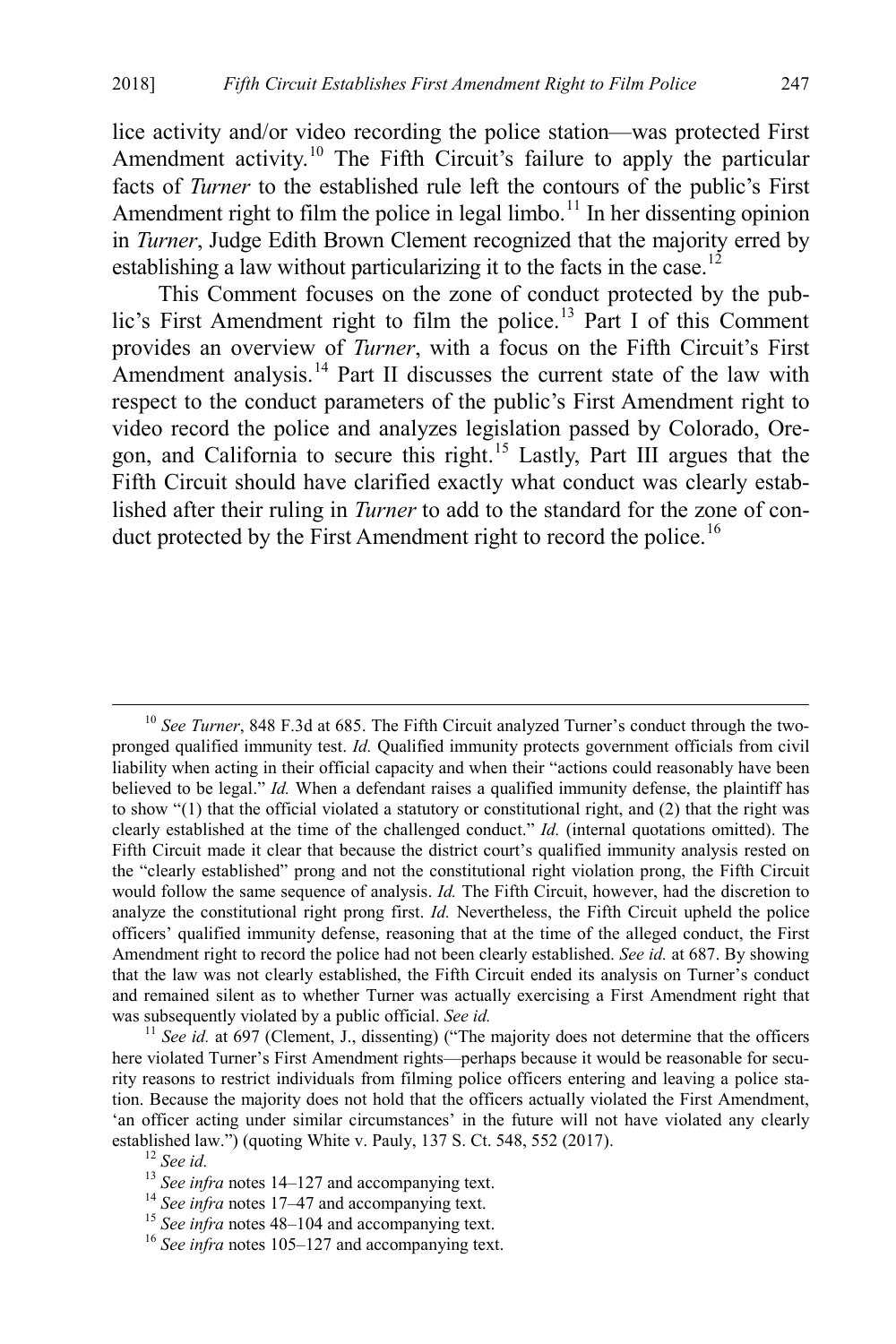#### <span id="page-4-1"></span><span id="page-4-0"></span>I. ANALYSIS OF *TURNER V. DRIVER*

In February 2017, the Fifth Circuit, in *Turner v. Driver*, ruled that the public has a First Amendment right to record the police.<sup>[17](#page-4-2)</sup> Section A of this Part examines the facts and procedural history in *Turner*.<sup>[18](#page-4-3)</sup> Section B of this Part provides an in-depth analysis of the Fifth Circuit's decision in *Turner.*[19](#page-4-4)

## *A.* Turner v. Driver*: Facts and Procedural History*

In September 2015, Phillip Turner videotaped the Fort Worth Police Station from a public sidewalk located across the street.<sup>[20](#page-4-5)</sup> He was not carrying any weapons.[21](#page-4-6) While videotaping, two police officers approached Turner and asked to see his identification card  $(\text{``ID''})$ .<sup>[22](#page-4-7)</sup> Turner refused to show the officers his ID and proceeded to ask if he was being detained.<sup>[23](#page-4-8)</sup> One of the officers responded that Turner was being "detained for investigation and that the officers were concerned about who was walking around with a video camera."<sup>[24](#page-4-9)</sup> Turner asked for which crime he was being de-tained and the same officer replied, "I didn't say you committed a crime."<sup>[25](#page-4-10)</sup> After being asked for his ID and refusing to present it for a second time, Turner was suddenly detained, handcuffed, and placed in the back of the officers' patrol car.<sup>[26](#page-4-11)</sup> Turner asked to see a supervisor.<sup>[27](#page-4-12)</sup> A supervisor arrived on the scene and after a brief time, Turner was released without a charge.<sup>[28](#page-4-13)</sup>

Turner brought a civil rights claim under 42 U.S.C. § 1983 against the two police officers and their supervisor in the U.S. District Court for the Northern District of Texas, alleging that the officers violated his First Amendment right to record police activity and his Fourth Amendment rights to be free from "detention absent reasonable suspicion" and unlawful arrest.<sup>[29](#page-4-14)</sup>

- <span id="page-4-8"></span>
- 
- <span id="page-4-9"></span>
- <span id="page-4-11"></span><span id="page-4-10"></span>
- 
- <span id="page-4-12"></span>
- <span id="page-4-14"></span><span id="page-4-13"></span>

<span id="page-4-7"></span>

<span id="page-4-6"></span><span id="page-4-5"></span><span id="page-4-4"></span><span id="page-4-3"></span><span id="page-4-2"></span><sup>&</sup>lt;sup>17</sup> Turner v. Driver, 848 F.3d 678, 687 (5th Cir. 2017).<br>
<sup>18</sup> See infra note[s 20–](#page-4-1)[35](#page-6-0) and accompanying text.<br>
<sup>19</sup> See infra note[s 36–](#page-6-1)[47](#page-7-0) and accompanying text.<br>
<sup>20</sup> Turner, 848 F.3d at 683.<br>
<sup>21</sup> Id.<br>
<sup>22</sup> Id.<br>
<sup>23</sup> Id.<br> gion, or prohibiting the free exercise thereof; or abridging the freedom of speech, or of the press; or the right of the people peaceably to assemble, and to petition the Government for a redress of grievances."); *id.* amend. IV ("The right of the people to be secure in their persons, houses, papers, and effects, against unreasonable searches and seizures, shall not be violated, and no Warrants shall issue, but upon probable cause, supported by Oath or affirmation, and particularly describing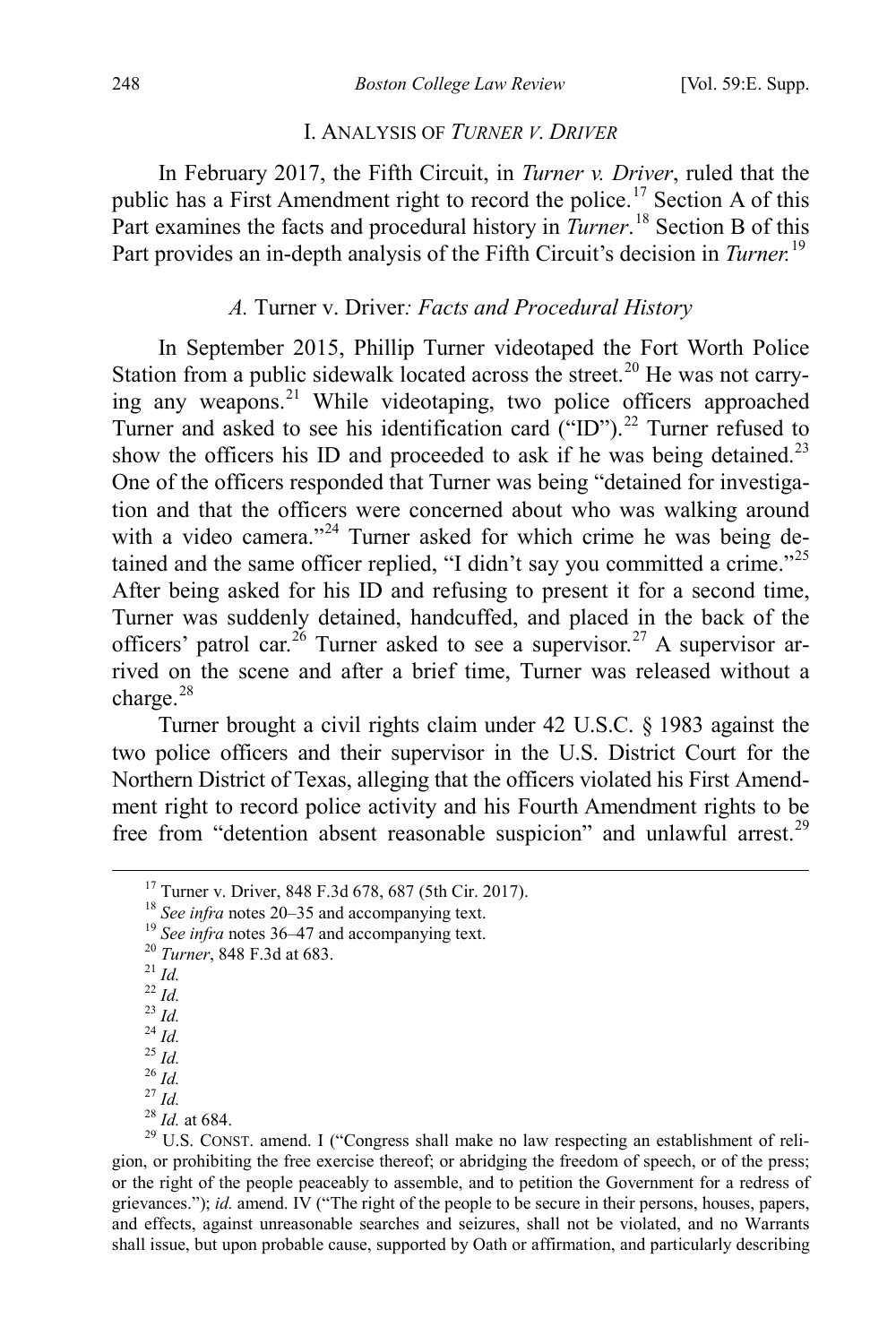Each police officer filed a motion to dismiss, alleging that they were enti-tled to qualified immunity for Turner's cause of actions.<sup>[30](#page-5-0)</sup>

The qualified immunity doctrine protects government officials from liability for damages "when their actions could reasonably have been believed to be legal."[31](#page-5-1) When a defendant asserts a qualified immunity de-fense, the burden falls on the plaintiff to prove that it does not apply.<sup>[32](#page-5-2)</sup> According to the district court in Turner's case, to meet the qualified immunity burden, a plaintiff must show "(1) that the official violated a statutory or constitutional right, and (2) that the right was 'clearly established' at the time of the challenged conduct."<sup>[33](#page-5-3)</sup> The district court granted the police of-

<span id="page-5-1"></span><sup>31</sup> *Id.* at 685. Qualified immunity provides a layer of protection to government officials, thereby enabling them to fully perform their duties and exercise their discretion without the fear of financial liability or litigation. Sonja Marrett, Turkmen v. Hasty: *The Second Circuit Holds Highest Ranking Law Enforcement Officials Accountable for Post–9/11 Policies Infringing on Constitutional Rights*, 57 B.C. L. REV. E. SUPP. 194, 209 (2016), http://lawdigitalcommons.bc.edu/cgi/ viewcontent.cgi?article=3506&context=bclr [https://perma.cc/NV7Y-NT6U] (arguing that qualified immunity should not apply in the national security context because it prevents victims from recovering damages in constitutional and counter-terrorism lawsuits). Yet critics argue that this type of protection is unnecessary because all law enforcement officers are represented by counsel for free and are indemnified for settlements and judgments entered against them. Joanna C. Schwartz, *How Qualified Immunity Fails*, 127 YALE L.J. 2, 59 (2017) ("In the six-year period from 2006 to 2011, law enforcement officers in forty-four of the seventy largest law enforcement agencies paid just 0.02% of the dollars awarded to plaintiffs in police misconduct suits.").<br><sup>32</sup> *Turner*, 848 F.3d at 685. There is currently a circuit split regarding who has the burden of

<span id="page-5-2"></span>proof on a qualified immunity defense. Kenneth Duvall, *Burdens of Proof and Qualified Immunity*, 37 S. ILL. U. L.J. 135, 143–45 (2012) (arguing that the defendant should bear the burden of proof when invoking a qualified immunity defense). The Fifth, Sixth, Seventh, Tenth and Eleventh Circuits place the burden of proof on the plaintiff. *Id.* at 143–44. Conversely, the First, Second, Third, Ninth, and D.C. Circuits place the burden of proof on the defendant. *Id.* at 144–45. In addition, the Fourth and Eight Circuits take a slightly different approach. *Id.* at 145. The Eight Circuit places the burden of establishing that the law was clearly established on the plaintiff and places the burden of establishing that the defendant did not violate a constitutional right on the defendant. *Id.* The Fourth Circuit does the opposite. *Id.* 33 *Turner*, 848 F.3d at 685; *see also* Pearson v. Callahan, 555 U.S. 223, 232, 236 (2009) (lay-

<span id="page-5-3"></span>ing out the two-pronged qualified-immunity test and granting judicial discretion regarding which prong to address first). In 2001, in *Saucier v. Katz*, the U.S. Supreme Court ruled that the qualified-immunity test must be addressed in proper sequence. 533 U.S. 194, 201 (2001) (requiring that courts must first answer whether the alleged facts violated a constitutional right, and if a violation occurred, the court would then continue to the "clearly established" prong). *Id.* The Court changed this requirement in 2009, in *Pearson v. Callahan*, and allowed courts to use their discretion to decide which prong to address first. 555 U.S. at 236 (relaxing the sequence and granting judicial discretion for analyzing qualified immunity).

the place to be searched, and the persons or things to be seized."); 42 U.S.C. § 1983 (2012) (providing a private remedy for violations of the Constitution by government actors); *Turner*, 848 F.3d at 684, 690.

<span id="page-5-0"></span><sup>&</sup>lt;sup>30</sup> *Turner*, 848 F.3d at 684. Qualified immunity protects government officials from civil liability when acting in their official capacity and when their "actions could reasonably have been believed to be legal." *Id.* at 685. When a defendant raises a qualified immunity defense, the plaintiff has to show "(1) that the official violated a statutory or constitutional right, and (2) that the right was clearly established at the time of the challenged conduct."  $Id$ .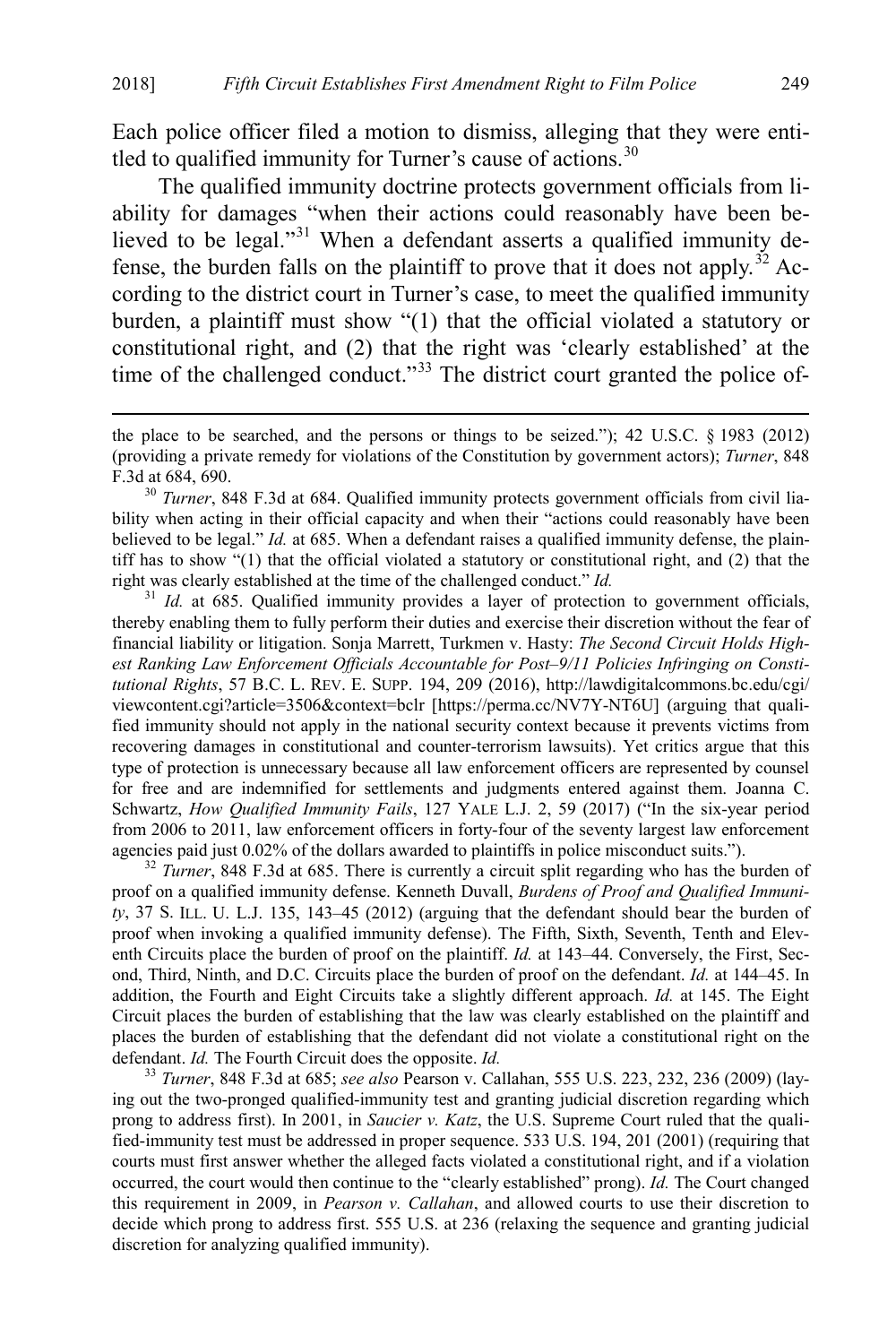ficers' motions to dismiss, finding that Turner did not show that the police officers acted unreasonably and in violation of any of his clearly established constitutional rights.<sup>[34](#page-6-2)</sup> Turner appealed the decision to the Fifth Circuit.<sup>[35](#page-6-3)</sup>

#### <span id="page-6-1"></span><span id="page-6-0"></span>*B. Discussion of the Fifth Circuit's Decision in* Turner v. Driver

On February 16, 2017, the Fifth Circuit affirmed in part and reversed and remanded in part the district court's order dismissing Turner's 42 U.S.C. § 1983 claims on the basis of qualified immunity.<sup>[36](#page-6-4)</sup> The Fifth Circuit reasoned that at the time of Turner's arrest, neither the U.S. Supreme Court nor the Fifth Circuit had determined whether First Amendment protections extended to filming police.<sup>[37](#page-6-5)</sup> Therefore, the court could not say that the law clearly and unambiguously prohibited the police officers' conduct.<sup>[38](#page-6-6)</sup> Given the circuit split regarding whether or not the First Amendment right to film the police has been clearly established, the Fifth Circuit affirmed the district court's ruling that the police officers were entitled to qualified immunity against Turner's First Amendment civil rights violation allegation.<sup>[39](#page-6-7)</sup> The Fifth Circuit's holding in *Turner* set precedent by ruling, as a matter of first impression, that recording police activity is protected by the First Amend-ment, subject to reasonable time, place, and manner restrictions.<sup>[40](#page-6-8)</sup>

Although the Fifth Circuit affirmed the dismissal of Turner's First Amendment claim, it reversed the district court's dismissal of Turner's Fourth Amendment claim by holding that the police officers were not entitled to qualified immunity under Turner's Fourth Amendment rights violation that claimed that the police officers arrested him without probable cause.[41](#page-6-9) The Fifth Circuit reasoned that the Fourth Amendment right to be

<span id="page-6-7"></span>to money damages for picking the losing side of the controversy.") (quoting Wilson v. Layne, 526 U.S. 603, 618 (1999)). When the state of a constitutional law is underdeveloped, police officers cannot be expected to predict the future course of the law. *Wilson*, 526 U.S. at 617.<br><sup>40</sup> *Turner*, 848 F.3d at 687 ("Although the right was not clearly established at the time of

<span id="page-6-8"></span>Turner's activities, whether such a right exists and is protected by the First Amendment presents a separate and distinct question. Because the issue continues to arise in the qualified immunity context, we now proceed to determine it for the future.").

<span id="page-6-9"></span><sup>41</sup> See id. (the Fifth Circuit examined the plaintiff's First and Fourth Amendment claims and held that the officers were not entitled to qualified immunity from the plaintiff's § 1983 claim that the officers violated his Fourth Amendment rights by arresting him without probable cause).

<span id="page-6-5"></span><span id="page-6-4"></span><span id="page-6-3"></span><span id="page-6-2"></span><sup>&</sup>lt;sup>34</sup> *Turner*, 848 F.3d at 684.<br><sup>35</sup> *Id.* 36 *Id.* at 696.<br><sup>36</sup> *Id.* at 696.<br><sup>37</sup> *See id.* at 686 (stating that because neither of these courts had addressed the public's First Amendment right to record the police prior to *Turner*, then the right was not clearly established in the Fifth Circuit's jurisdiction). 38 *See id.* at 686–87 ("Circuit courts are split as to whether or not there is a clearly established

<span id="page-6-6"></span>First Amendment right to record the public activities of police. The circuit courts are not split, however, on whether the right exists.").<br><sup>39</sup> *Id.* at 686 ("If judges . . . disagree on a constitutional question, it is unfair to subject police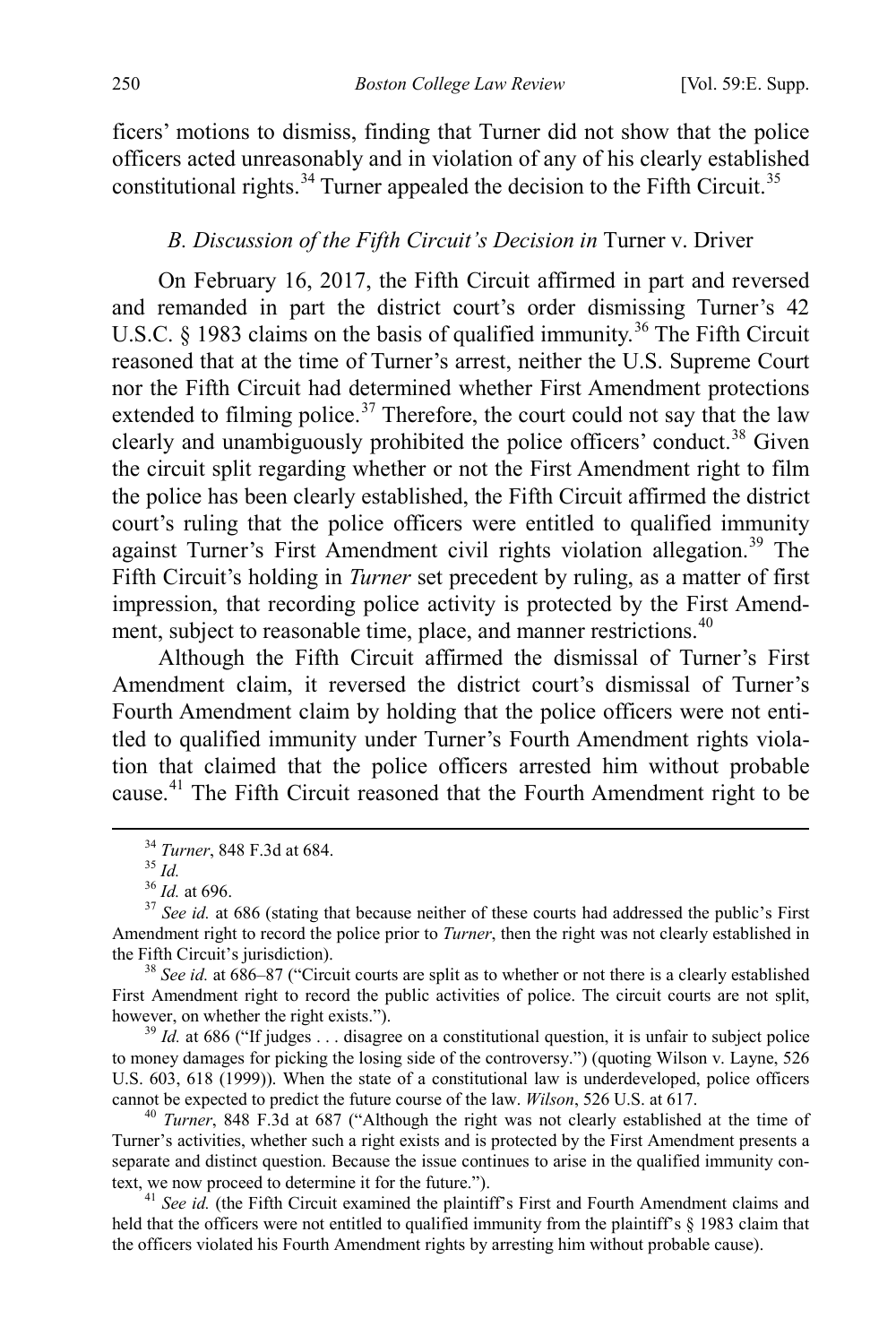free from arrest without probable cause was clearly established and that no objectively reasonable person would believe there to be probable cause to arrest Turner given the circumstances.<sup>[42](#page-7-2)</sup>

Judge Clement dissented from the Fifth Circuit's majority opinion with regard to the establishment of a First Amendment right to film the police and the reversal of the qualified immunity ruling for the officers under Turner's Fourth Amendment unlawful arrest claim.<sup>[43](#page-7-3)</sup> In discussing the First Amendment right to film the police, she focused on the Supreme Court's insistence that expressly stated, recognized laws should be unambiguous, rather than obscure or abstract.<sup>44</sup> In fact, Judge Clement asserted that clearly established law should be specific to the unique circumstances of the case.<sup>[45](#page-7-5)</sup> She reasoned that the majority asserted a First Amendment right to film the police that was unnecessary and unconnected to the particular facts in the case.[46](#page-7-6) Thus, by failing to connect the facts of *Turner's* case to the First Amendment right the majority subsequently established and by failing to determine if the police officers actually violated that right, the Fifth Circuit did not properly set out the law as they intended.<sup>[47](#page-7-7)</sup>

# <span id="page-7-0"></span>II. ANALYSIS OF THE ZONE OF CONDUCT PROTECTED BY THE PUBLIC'S FIRST AMENDMENT RIGHT TO RECORD THE POLICE IN CASE LAW AND STATE LEGISLATION

<span id="page-7-1"></span>In *Turner v. Driver*, the U.S. Court of Appeals for the Fifth Circuit addressed whether the public has a First Amendment right to videotape the actions of police officers.<sup>[48](#page-7-8)</sup> The Fifth Circuit held that the public does have a right to film law enforcement, but that the recording of police officers may be curtailed by reasonable time, place, and manner limitations.<sup>[49](#page-7-9)</sup> The Fifth Circuit agreed with every circuit that has ruled on this question that the First Amendment principles of free speech extend to the right to film the

<span id="page-7-2"></span> $42$  *Id.* at 694 (explaining that Turner neither aggressively threatened—or otherwise provoked—the officers nor attempted to flee or leave the scene).

<span id="page-7-6"></span><span id="page-7-5"></span><span id="page-7-4"></span><span id="page-7-3"></span><sup>&</sup>lt;sup>43</sup> *Id.* at 696 (Clement, J., dissenting).<br><sup>44</sup> *Id.* at 696–97 (quoting Ashcroft v. al-Kidd, 563 U.S. 731, 742 (2011)).<br><sup>45</sup> *Id.* at 697 (citing Anderson v. Creighton, 483 U.S. 635, 640 (1987)).<br><sup>46</sup> *Id.* ("To the ex the narrow issue of whether there is a First Amendment right to film the police 'carrying out their duties in public.' Turner did not allege that he filmed police officers conducting their public duties, but rather that he filmed a police station.") (internal citations omitted). 47 *See id.* ("Because the majority does not hold that the officers actually violated the First

<span id="page-7-7"></span>Amendment, 'an officer acting under similar circumstances' in the future will not have violated any clearly established law.").<br><sup>48</sup> Turner v. Driver, 848 F.3d 678, 690 (5th Cir. 2017).<br><sup>49</sup> *Id.* The Fifth Circuit did not find it necessary to address the time, place, and manner re-

<span id="page-7-9"></span><span id="page-7-8"></span>strictions in *Turner* because there were none imposed or in place at the time of the plaintiff's actions. *Id.*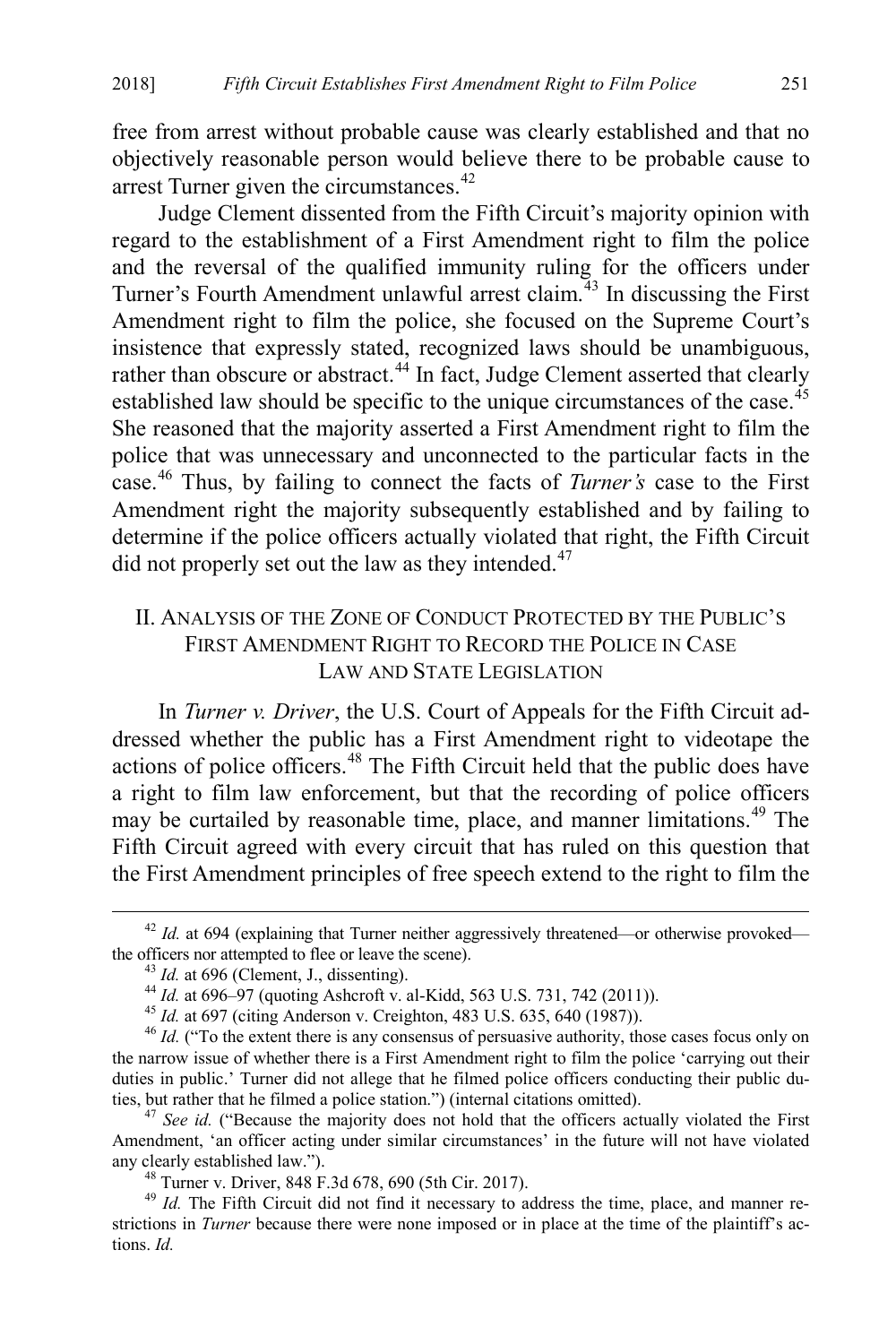police.[50](#page-8-0) A significant reason for the Fifth Circuit's determination was that "filming the police contributes to the public's ability to hold the police accountable, ensure that police officers are not abusing their power, and make informed decisions about police policy."[51](#page-8-1) In making this determination, the court relied on precedent that focused on the First Amendment's protection of news-gathering, film, and the right to receive information and ideas.<sup>[52](#page-8-2)</sup> Yet, the court did not explain which specific time, place, and manner restrictions would be reasonable in the situation that arose in *Turner*. [53](#page-8-3) The only clarifications given regarding these restrictions was that they must be "narrowly tailored to serve a significant government interest."[54](#page-8-4) Section A of this Part focuses on the case law that developed the First Amendment right to record the police.<sup>[55](#page-8-5)</sup> Section B of this Part focuses on state legislation that codifies this right. $56$ 

# *A. Case Law Establishing the First Amendment Right to Record the Police*

Prior to *Turner*, there was a growing consensus among the courts that First Amendment rights exist for individuals who video record the public ac-

<span id="page-8-0"></span> <sup>50</sup> *See id.* at 687; ACLU of Ill. v. Alvarez, 679 F.3d 583, 608 (7th Cir. 2012) (holding that the First Amendment protects the audio recording of police and concluding that an Illinois wiretapping statute burdens the public First Amendment rights); Glik v. Cunniffe, 655 F.3d 78, 82, 85 (1st Cir. 2011) (holding that the public has a First Amendment right to videotape the police given First Amendment principles and case law); Smith v. City of Cumming, 212 F.3d 1332, 1333 (11th Cir. 2000) (holding that there exists a First Amendment right to videotape police subject to time,

<span id="page-8-1"></span><sup>&</sup>lt;sup>51</sup> *Turner*, 848 F.3d at 689. The Fifth Circuit further reasoned that "filming the police also frequently helps officers; for example, a citizen's recording might corroborate a probable cause finding or might even exonerate an officer charged with wrongdoing." *Id.* <sup>52</sup> *Id.* at 688 (describing the First Amendment's history of protecting film and newsgathering).

<span id="page-8-2"></span>The First Amendment protects newsgathering "from any source by means within the law." Houchins v. KQED, Inc., 438 U.S. 1, 11 (1978). This protection extends to films and the act of making films. Kingsley Int'l Pictures Corp. v. Regents of Univ. of State of N.Y., 360 U.S. 684, 688 (1959). In addition to the First Amendment's protection of the broader right to film, the principles underlying the First Amendment support the particular right to film the police because it leads to government accountability. Mills v. Alabama, 384 U.S. 214, 218 (1966).

<span id="page-8-4"></span><span id="page-8-3"></span><sup>&</sup>lt;sup>53</sup> *Turner*, 848 F.3d at 690. **53** *Turner*, 848 F.3d at 690.  $\frac{54}{1}$  *Id.* Restrictions on the public's right to record police receive heightened judicial scrutiny, yet it is not quite on the level of strict scrutiny. *See* Elizabeth J. Frawley, *No Calling Cut: The Political Right to Record Police*, 17 U. PA. J. CONST. L. 287, 295–96 (2014) (arguing that restrictions on the right to record the police should be given the highest level of scrutiny given police officer's power and potential for abuse). This is because although these restrictions are content neutral, they encompass political speech that the First Amendment protects, resulting in the higher review standard. *Id.*<br><sup>55</sup> *See infra* note[s 57–](#page-9-0)[88](#page-12-0) and accompanying text.<br><sup>56</sup> *See infra* note[s 89–](#page-12-1)[103](#page-14-2) and accompanying text.

<span id="page-8-6"></span><span id="page-8-5"></span>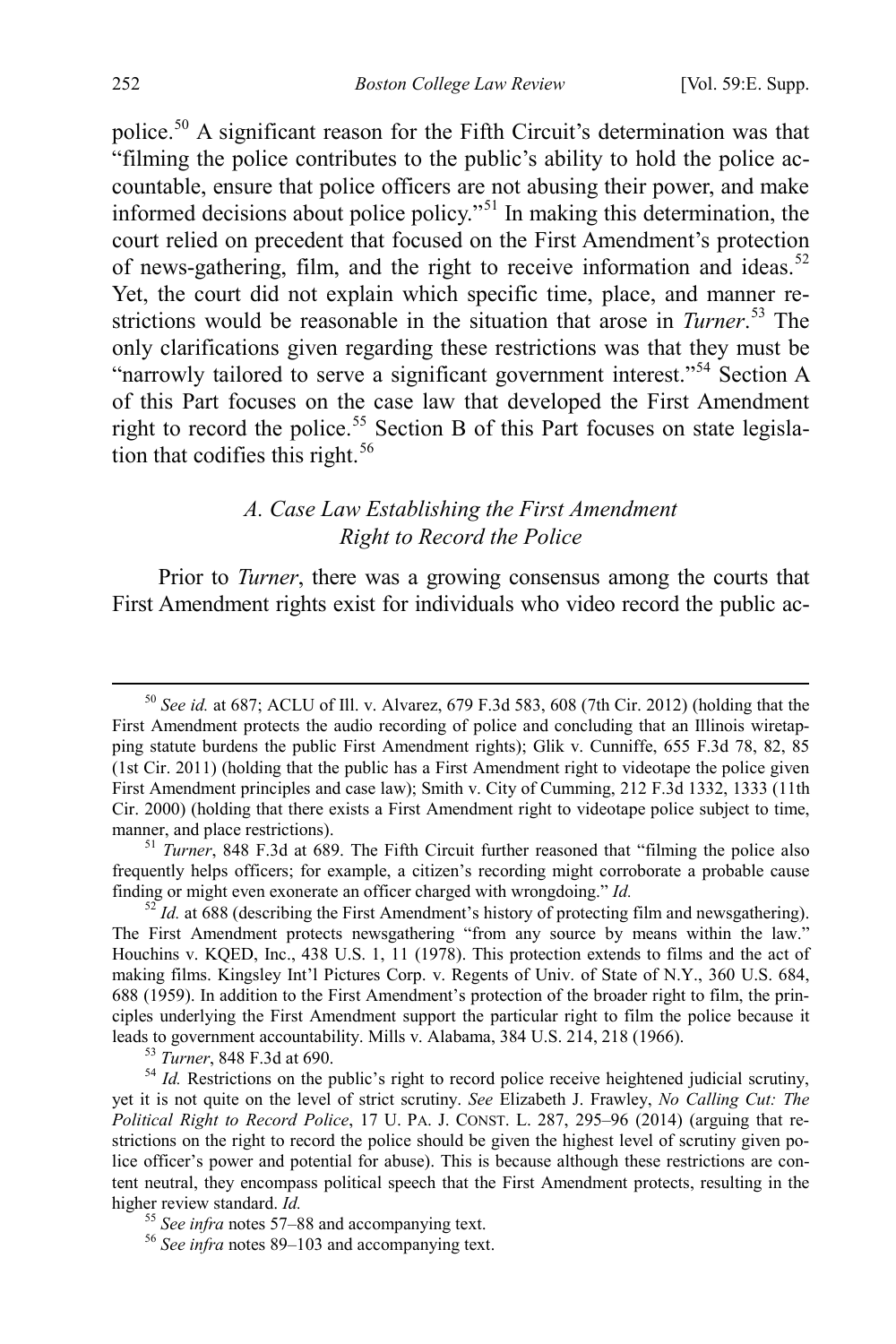<span id="page-9-0"></span>tivities of police.[57](#page-9-1) In 2000, in *Smith v. City of Cumming*, the U.S. Court of Appeals for the Eleventh Circuit held that a plaintiff had a First Amendment right to photograph or videotape police conduct on public property because the First Amendment protects the public's ability to gather information on public officials who are acting in their official capacities in public places.<sup>[58](#page-9-2)</sup> In *Smith*, the plaintiff, a member of the public, believed that the Cumming Police Department was inappropriately stopping vehicles in order to increase ticket revenue.[59](#page-9-3) Accordingly, the plaintiff used a police scanner to track po-lice cars and videotape random traffic stops.<sup>[60](#page-9-4)</sup> The plaintiff videotaped these traffic stops from public property and did so without interfering with the po-lice officers' ability to do their work.<sup>[61](#page-9-5)</sup> Nonetheless, the police obtained an arrest warrant for plaintiff and arrested him at his job.<sup>[62](#page-9-6)</sup> The case regarding plaintiff's arrest was dismissed and he filed a § 1983 complaint against the city alleging First Amendment violations.<sup>[63](#page-9-7)</sup> Even though the Eleventh Circuit reasoned that the public had the right to record the activity of police on public property, it held that the plaintiff did not offer sufficient evidence to prove the actions of the police rose to the level of a  $\S$  1983 claim.<sup>[64](#page-9-8)</sup>

In 2007, in *Glik v. Cunniffe*, the U.S. Court of Appeals for the First Circuit provided more clarity on the types of conduct included within the public's First Amendment right to record the police.[65](#page-9-9) In *Glik*, the plaintiff was walking past the Boston Commons—a public park in Boston—when he witnessed police officers arresting a man.<sup>[66](#page-9-10)</sup> After hearing a bystander comment on the officers' use of excessive force during the arrest, the plaintiff used his cell phone to film the officers from a distance, without speaking to

<span id="page-9-1"></span> <sup>57</sup> *See ACLU of Ill.*, 679 F.3d at 608 (holding that the First Amendment protects audio recording police officers); *Glik*, 655 F.3d at 82 (holding that the First Amendment protects video recording police officers); *Smith*, 212 F.3d at 1333 (holding that the public has a First Amendment right to video record police officers subject to time, place, and manner restrictions). 58 212 F.3d at 1333; *see also* Fordyce v. City of Seattle, 55 F.3d 436, 439 (9th Cir. 1995)

<span id="page-9-2"></span><sup>(</sup>recognizing a broad First Amendment right to record incidents of general public concern); Blackston v. Alabama, 30 F.3d 117, 120 (11th Cir. 1994) (holding that filming public meetings is protected by the First Amendment). <sup>59</sup> Taylor Robertson, *Lights, Camera, Arrest: The Stage Is Set for a Federal Resolution of a* 

<span id="page-9-4"></span><span id="page-9-3"></span>*Citizen's Right to Record the Police in Public*, 23 B.U. PUB. INT. L.J. 117, 131 (2014) (summarizing the facts of *Smith*).<br>
<sup>60</sup> *Id.*<br>
<sup>61</sup> *Id.* <sup>61</sup> *Id.* at 131–32.<br>
<sup>63</sup> *Id.* at 132.<br>
<sup>64</sup> *See Smith*, 212 F.3d at 1333 (stating that under 42 U.S.C. § 1983, the plaintiffs needed to

<span id="page-9-8"></span><span id="page-9-7"></span><span id="page-9-6"></span><span id="page-9-5"></span>prove that the police's conduct deprived them of a constitutional right, and even though the plaintiffs had a right to videotape police activities, they did not provide enough evidence to show that the police's actions violated that right).<br><sup>65</sup> 655 F.3d at 82 (clarifying that members of the public should be a safe and appropriate dis-

<span id="page-9-10"></span><span id="page-9-9"></span>tance away from the police officer so that they do not interfere with the police's duties). 66 *Id.* at 79.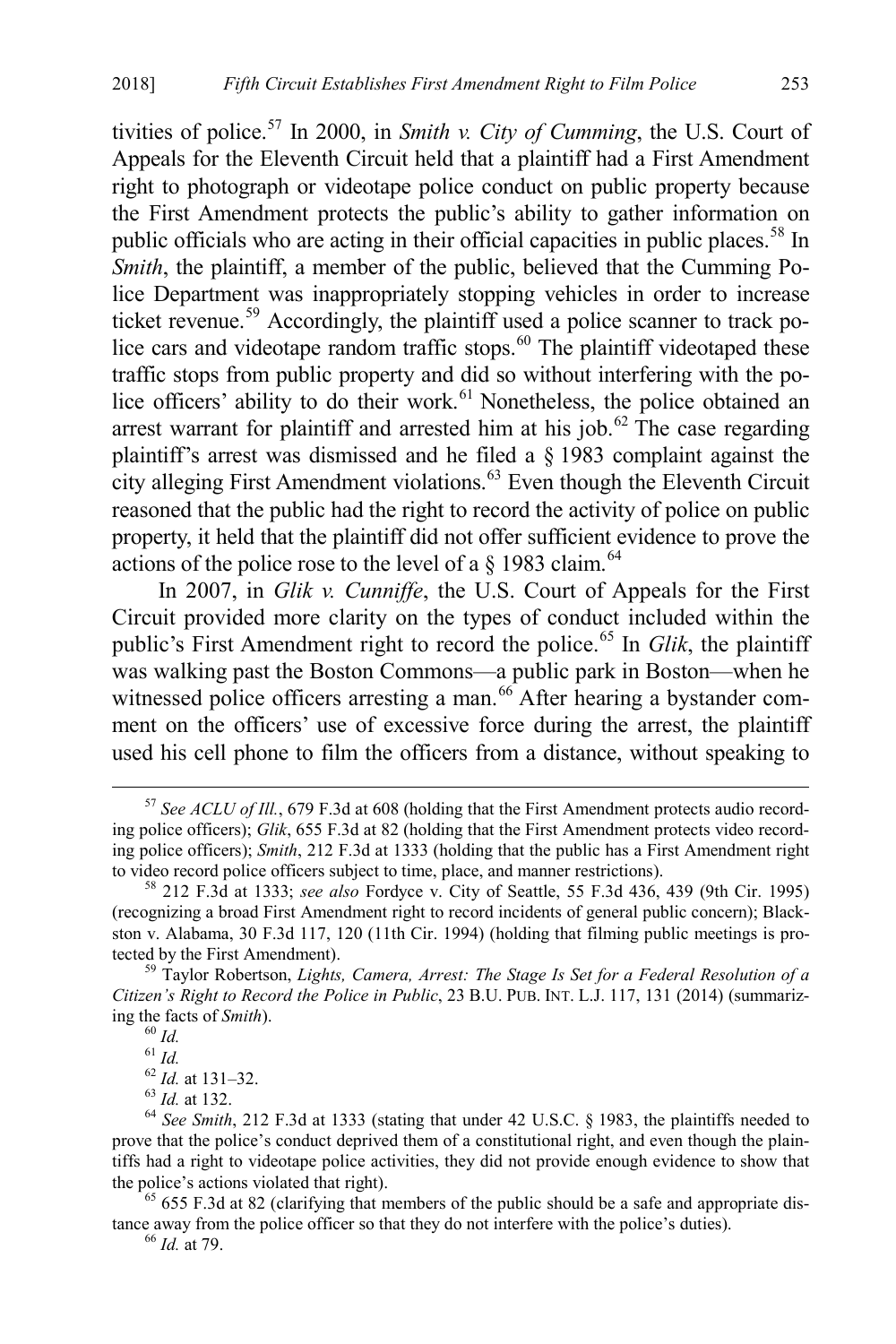the officers or otherwise interfering with their actions in any way.<sup>[67](#page-10-1)</sup> After informing the officers that he was video recording the arrest, the plaintiff was arrested on several charges, including for a violation of the Massachusetts wiretap statute.<sup>[68](#page-10-2)</sup> The plaintiff brought a civil rights action against the officers and the City of Boston alleging First and Fourth Amendment rights violations under 42 U.S.C.  $\&$  1983; the officers raised qualified immunity defenses.<sup>[69](#page-10-3)</sup>

The First Circuit started their analysis of the First Amendment civil rights claim with the first prong of the qualified immunity test by considering whether there is a constitutionally protected right to record law en-forcement acting in their official capacity in public.<sup>[70](#page-10-4)</sup> The court held that the answer was a resounding yes.<sup>[71](#page-10-5)</sup> Although the First Amendment specifically mentions the press, given the technological advances, there is now a fine line between a journalist and a private citizen.<sup>[72](#page-10-6)</sup> Moreover, the increased availability and usage of smart phones and cameras make news creation just as likely to come from citizens on their personal devices as a professional journalist.[73](#page-10-7) Thus, the *Glik* court held, the First Amendment news gathering protections must extend to the public.<sup>[74](#page-10-8)</sup> With this analysis, the First Circuit

<span id="page-10-4"></span><span id="page-10-3"></span><sup>69</sup> *Id.* at 80. *ID. Id.* at 80. *ID.**Id.* **at 82 (using its discretion and analyzing the constitutional right prong of the quali**fied immunity doctrine first in order to establish the right to record the police). Most courts have used this discretion to avoid the constitutional right prong and have only analyzed the clearly established prong. *See* Karen M. Blum, *Qualified Immunity: Further Developments in the Post-*Pearson *Era*, 27 TOURO L. REV. 243, 248 (2011) (arguing that the majority of courts assess the second prong of the qualified immunity test first to avoid analyzing whether a constitutional rights violation occurred). <sup>71</sup> *Glik*, 655 F.3d at 82 (citing *Houchins*, 438 U.S. at 11) (mentioning the right to gather news

<span id="page-10-5"></span>from any lawful means); *see also* First Nat'l Bank of Bos. v. Bellotti, 435 U.S. 765, 783 (1978) (reasoning that the First Amendment prevents government from limiting the stock of information from which public may draw); Stanley v. Georgia, 394 U.S. 557, 564 (1969) (reiterating the wellestablished and constitutionally protected right to receive information and ideas). <sup>72</sup> *Glik*, 655 F.3d at 84; Kate Bulkley, *The Rise of Citizen Journalism*, GUARDIAN (Jun. 10,

<span id="page-10-6"></span>2012), https://www.theguardian.com/media/2012/jun/11/rise-of-citizen-journalism [https://perma.cc/ 9NC6-T8NY] (discussing how the increase in technology is changing the documentary filmmaking landscape by allowing citizen journalists to add a richer dimension to current affairs). <sup>73</sup> *Glik*, 655 F.3d at 82; Bulkley, *supra* note [72](#page-10-0) (discussing that the new digital world of social

<span id="page-10-8"></span><span id="page-10-7"></span>media makes it difficult for the public to judge the value of an amateur video shot on a cellphone against a documentary broadcasted on traditional television). 74 *See Glik*, 655 F.3d at 82.

<span id="page-10-0"></span>

<span id="page-10-2"></span><span id="page-10-1"></span><sup>&</sup>lt;sup>67</sup> *Id.* at 80.<br><sup>68</sup> *Id.* at 86–87. The Massachusetts wiretap statute makes it a crime to "willfully commit[] an interception . . . of any wire or oral communication." *Id.* at 86 (quoting MASS. GEN. LAWS ch.  $272, 899(C)(1)$  (2010)). The court noted that the term "interception" under the statute is defined to mean "to secretly hear, secretly record, or aid another to secretly hear or secretly record the contents of any wire or oral communication through the use of any intercepting device by any person other than a person given prior authority by all parties to such communication." *Id.* (quoting ch. 272, § 99(B)(4)). The *Glik* court had to determine if the plaintiff had secretly videotaped the police officers. *Id.* at 87. The court found that the plaintiff openly recorded the police because his phone was in plain view; thus, he was not in violation of the wiretap law. *Id.*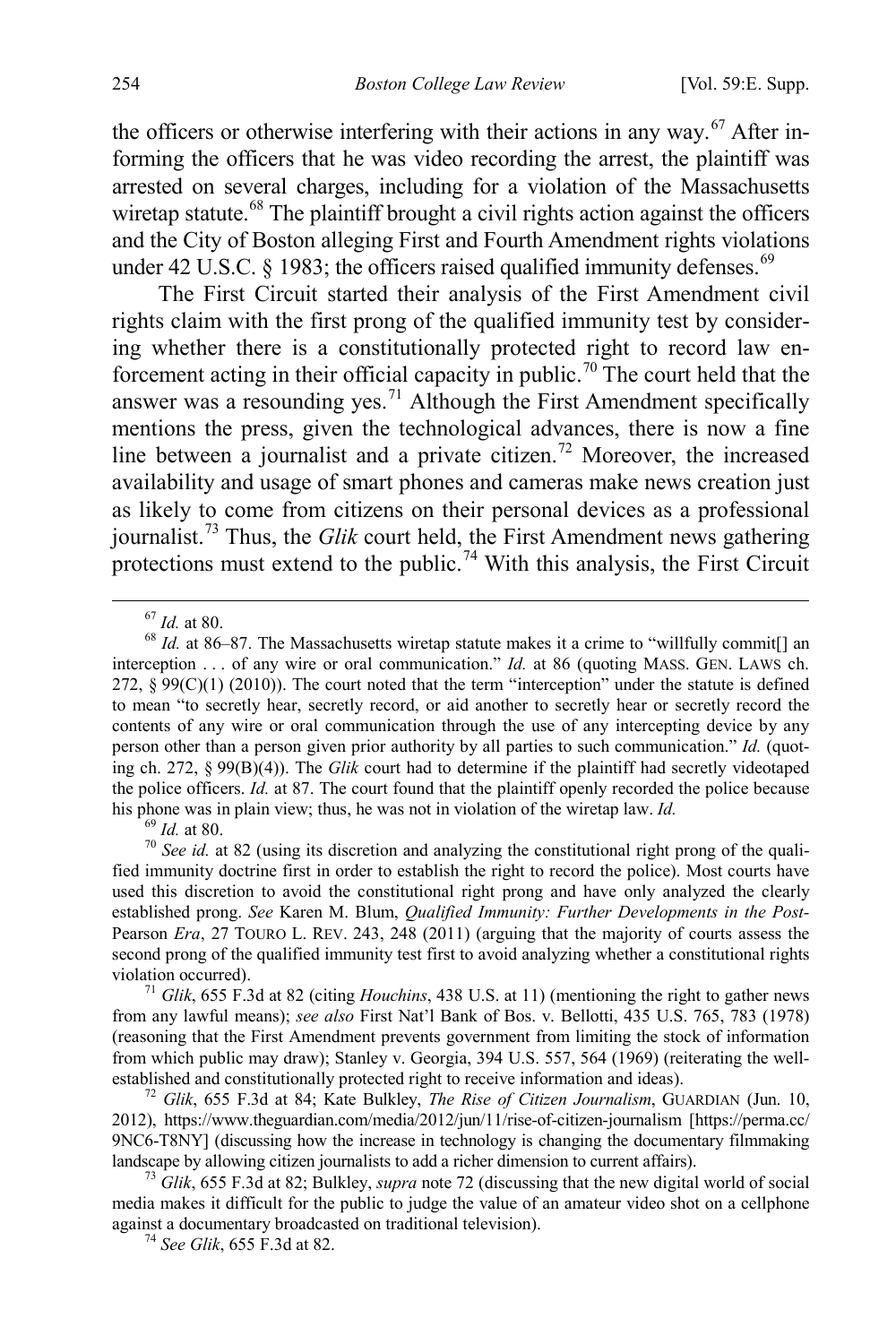concluded that First Amendment principles encompassed filming police officers performing their duties in a public place.<sup>[75](#page-11-0)</sup>

In *Glik*, the First Circuit focused on two parameters when deciding that the plaintiff had a First Amendment right to record the police.<sup>[76](#page-11-1)</sup> First, it focused on the location of the videotaping, the Boston Common, noting that it was "the oldest city park in the United States and the apotheosis of a public forum."[77](#page-11-2) Given the traditionally public nature of the park, the state's ability to limit free speech there was stringently constrained.<sup>[78](#page-11-3)</sup> Second, the First Circuit focused on the plaintiff's distance from the defendants while film- $\frac{1}{2}$ . The court stated that the plaintiff recorded the officers from a safe, appropriate distance and neither verbally harassed them nor interfered with their actions in any manner, only answering their questions and state-ments.<sup>[80](#page-11-5)</sup> Given these facts, the court reasoned that the plaintiff's peaceful recording of an arrest in a public space did not interfere with the police officers' performance of their duties. $81$ 

Building on both the persuasive and controlling decisions handed down by the various Courts of Appeals that have ruled on the First Amendment right to record the police, in 2015, in *Higginbotham v. City of New York,* the U.S. District Court for the Southern District of New York held that the right to record police activity "at least in the case of a journalist who was otherwise unconnected to the events recorded, was in fact 'clearly established.'"[82](#page-11-7) While the *Higginbotham* court focused its holding on the videorecorder being a journalist who was a nonparticipant in the events that he was recording, its reasoning contributed to a deeper understanding of the zone of conduct protected by this First Amendment right.<sup>[83](#page-11-8)</sup>

<span id="page-11-3"></span><span id="page-11-2"></span><span id="page-11-1"></span><span id="page-11-0"></span><sup>&</sup>lt;sup>75</sup> *Id.*<br><sup>76</sup> *See id.* at 84.<br><sup>77</sup> *Id.* (citing Perry Educ. Ass'n v. Perry Local Educators' Ass'n, 460 U.S. 37, 45 (1983)) (emphasizing that the U.S. Supreme Court is strongly against the state limiting the public's First Amendment activity in traditionally public spaces).<br><sup>79</sup> *Id.*<br><sup>81</sup> *See id.* <sup>81</sup> *See id.* 82 105 F. Supp. 3d 369, 380 (S.D.N.Y. 2015); *see also Alvarez*, 679 F.3d at 608 (invalidating

<span id="page-11-7"></span><span id="page-11-6"></span><span id="page-11-5"></span><span id="page-11-4"></span>a state's eavesdropping statute and holding that the First Amendment protects audio recording police officers performing their duties in public); *Glik*, 655 F.3d at 82 (holding that the First Amendment protects video recording police officers and that right was clearly established); *Smith*, 212 F.3d at 1333 (recognizing First Amendment right to video record police officers subject to time, place, and manner restrictions); *Fordyce*, 55 F.3d at 439 (recognizing the First Amendment right to film matters of public interest after he plaintiff was arrested for filming the police at a protest). 83 *See Higginbotham*, 105 F. Supp. 3d at 381 (clarifying that the First Amendment right to

<span id="page-11-8"></span>record police exists when the recording is done from a reasonable distance and ends when the recording prevents the police officers from fully performing their duties). The plaintiff was in this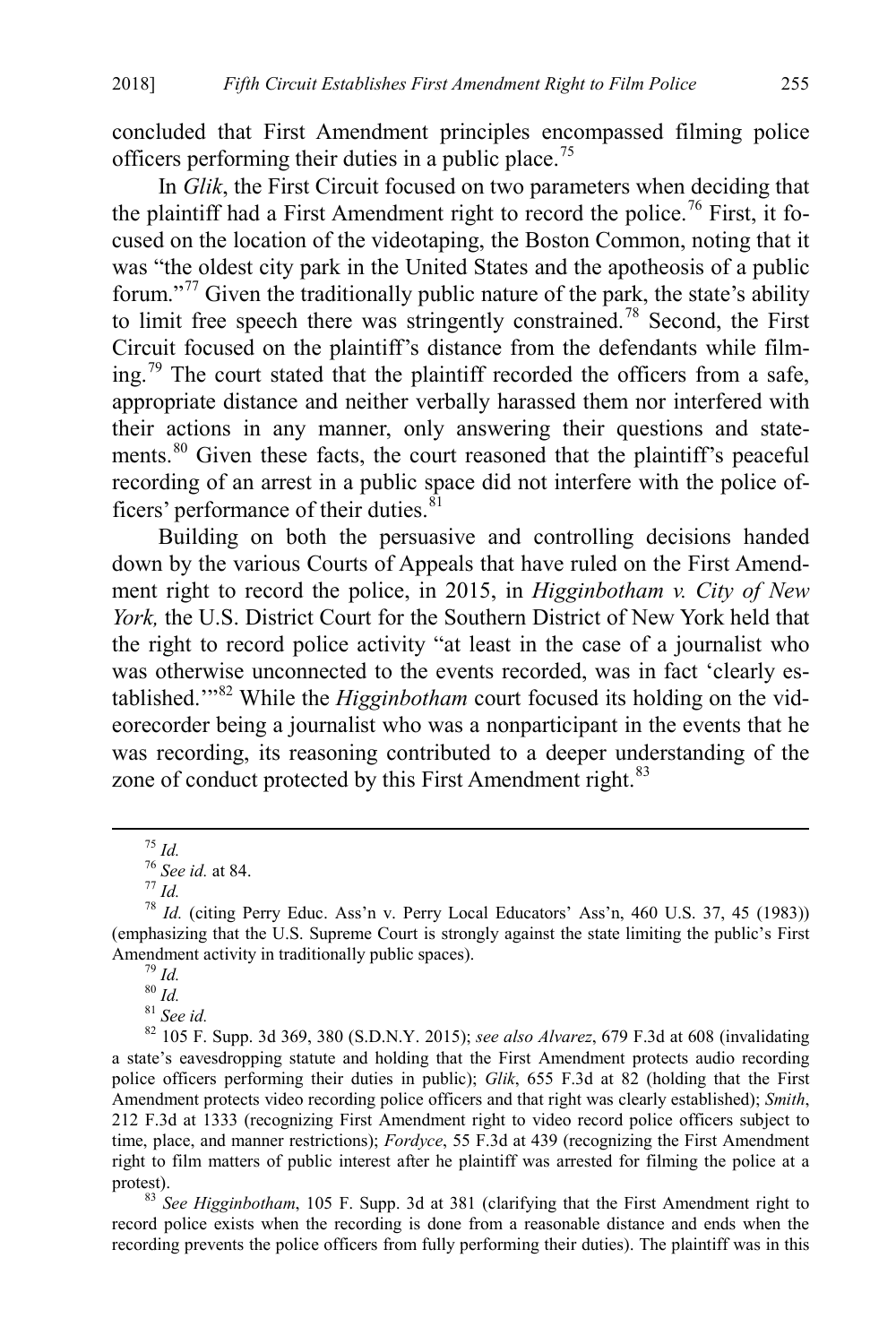In *Higginbotham*, the plaintiff was arrested while filming an arrest during an Occupy Wall Street demonstration in Manhattan, New York from the top of a telephone booth.<sup>[84](#page-12-2)</sup> Subsequently, the plaintiff filed  $\S$  1983 claims for First and Fourth Amendment violations.<sup>[85](#page-12-3)</sup> The court held that the plain-tiff's First Amendment rights were violated.<sup>[86](#page-12-4)</sup> Nonetheless, in making that determination, the court noted that the right to video record police is not without limits. $87$  The court explained that the right to record the police may not apply: 1) "in particularly dangerous situations," (2) "if the recording interferes with the police activity," (3) "if [the recording] is surreptitious," (4) "if [the recording] is done by the subject of the police activity," or  $(5)$  "if the police activity is part of an undercover investigation."[88](#page-12-6) These five explicit exemptions served to broadly expand the understanding of the ap-proved and unapproved conduct for filming the police.<sup>[89](#page-12-7)</sup>

## <span id="page-12-1"></span><span id="page-12-0"></span>*B. State Legislation on the Right to Record the Police*

Several states have passed legislation to protect the public's First Amendment right to record the police.<sup>[90](#page-12-8)</sup> These statutes codify the public's

 zone because he did not interfere with the arrest that he was recording and was at the protest in his role as a professional journalist. Eugene Volokh, *First Amendment Generally Protects Videorecording of Police, and This Right Is 'Clearly Established*,' WASH. POST (May 14, 2015), https:// www.washingtonpost.com/news/volokh-conspiracy/wp/2015/05/14/first-amendment-generallyprotects-videorecording-of-police-and-this-right-is-clearly-established/?utm\_term=.d262501cced8 [https://perma.cc/NG29-PAV3] (arguing that the court's holding on the clearly established prong of the qualified immunity test is a big win for the plaintiff because it enables him to collect damages from the defendant). Thus, a reasonable police officer would have been on notice that retali-

<span id="page-12-2"></span>ating against the plaintiff for filming violated his First Amendment rights. *Id.*<br><sup>84</sup> See Higginbotham, 105 F. Supp. 3d at 372.<br><sup>85</sup> *Id.* at 372, 378 (alleging a false arrest that violated plaintiff's Fourth Amendment

<span id="page-12-6"></span><span id="page-12-5"></span><span id="page-12-4"></span><span id="page-12-3"></span><sup>86</sup> *Id.* at 381, 382.<br><sup>87</sup> *Id.* at 381.<br><sup>87</sup> *Id.* at 381.<br><sup>88</sup> *Id.* The court held that the plaintiff's conduct was protected by the First Amendment. *Id.* This was because he was a professional journalist and was at the demonstration to record it and not to participate in it. *Id.* Additionally, there was no record that showed that his filming interfered with the police performing their duties during the arrest. *Id*. The court concluded that "a reasonable police officer would have been on notice that retaliating against a non-participant, professional journalist for filming an arrest under the circumstances alleged would violate the First Amend-<br>ment."  $Id$ .

<span id="page-12-7"></span><sup>89</sup> See *id.*; Clay Calvert, *The First Amendment Right to Record Images of Police in Public Places: The Unreasonable Slipperiness of Reasonableness & Possible Paths Forward*, 3 TEX. A&M L. REV. 131, 139–62 (2015) (discussing the history of the First Amendment right to record the police and explaining case law that has articulated the contours of that right). <sup>90</sup> *See* CAL. PENAL CODE § 69(b) (2016) (providing that a person who takes a photograph or

<span id="page-12-8"></span>makes an audio or video recording of a police officer in a public place is not preventing that officer from performing his duties); COLO. REV. STAT. § 13-21-128 (2016) (giving the public the right to recover civil damages when a police officer destroys or unlawfully seizes video from a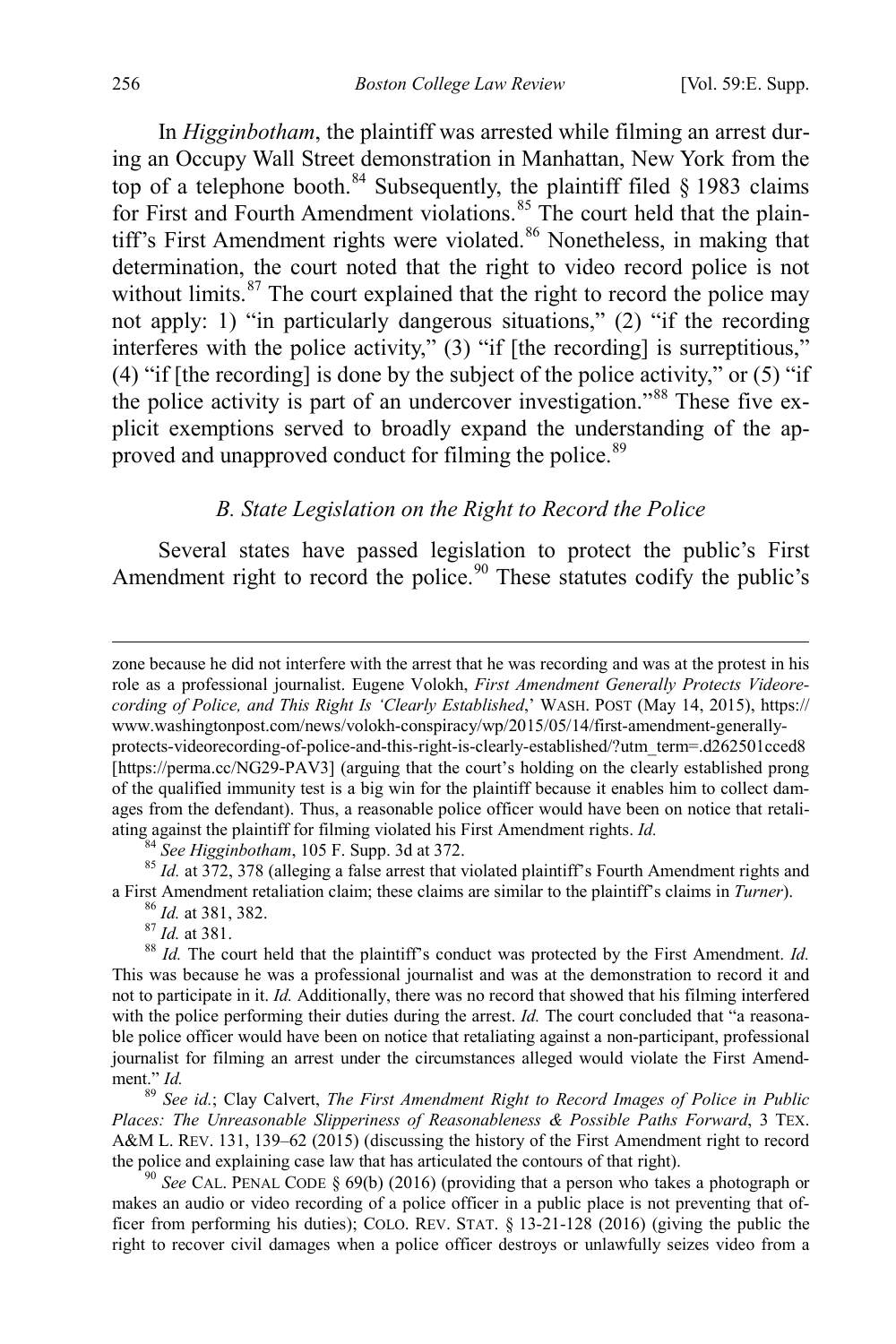First Amendment right to record the police, but they still leave uncertainty regarding the contours of that right. $91$  Specifically, there is ambiguity around what constitutes police activity.<sup>92</sup> The state of Colorado passed a statute that broadly interprets the zone of conduct protected by the First Amendment right to record the police.<sup>[93](#page-13-2)</sup> Colorado's statute, which was enacted on May 20, 2015, gives members of the public the right to record any incident involving a police officer.<sup>[94](#page-13-3)</sup> It also allows the public to maintain both custody and control of the recording and the device used to record, preventing the police from seizing the recording device without a search warrant or subpoena.<sup>[95](#page-13-4)</sup> Yet, the Colorado statute fails to define the term "an incident."<sup>96</sup> This lack of a clear definition expands when the public can record the police, and leaves it to the courts to interpret the phrase "an inci-dent."<sup>[97](#page-13-6)</sup> Courts may even interpret the Colorado law as giving the public a much broader right than just recording the police publicly performing their duties.<sup>[98](#page-13-7)</sup>

Oregon and California have also passed legislation in 2015 that protects the First Amendment right to record the police, but the language in both pieces of legislation is more specific than the language found in the Colorado statute.<sup>[99](#page-13-8)</sup> Oregon's statute allows the public to record a conversation in which a police officer is a participant if the officer is acting in an official capacity, the recording is made "openly and in plain view of the participants in the conversation," the conversation "recorded is audible to the

person lawfully recording the police officer); OR. REV. STAT. § 165.540(5) (2016) (providing that recording a police officer is not a crime of interfering with the police officer).<br><sup>91</sup> CAL. PENAL CODE § 69(b); COLO. REV. STAT. § 13-21-128; OR. REV. STAT. § 165.540(5).<br><sup>92</sup> See CAL. PENAL CODE § 69(b) (stating that th

<span id="page-13-1"></span><span id="page-13-0"></span>public places but does not explicitly limit that right to the police performing their official duties); COLO. REV. STAT. § 13-21-128 (giving the public the ability to record "an incident" involving the police); OR. REV. STAT. § 165.540(5) (giving the public the ability to record the police conducting official duties, but failing to define "official duties"). <sup>93</sup> *See* COLO. REV. STAT. § 13-21-128. The Colorado law was created and passed after Colorado

<span id="page-13-2"></span>residents complained about police officers confiscating their recordings of the police. *See* Lindsay Watts, *'Right to Record' Bill Addresses Citizens' Right to Film Law Enforcement*, DENVER CHANNEL (Mar. 22, 2015), http://www.thedenverchannel.com/news/politics/right-to-record-bill-addressescitizens-right-to-film-law-enforcement [https://perma.cc/FA49-CD2F]. The police shooting of Jessica Hernandez in Colorado prompted the legislation when another resident who tried to film the shooting was apprehended and prevented from filming the officers. *See id.* (arguing that the number of news reports about the police taking away recording devices from the public prompted the state legislators to act and create a bill addressing this issue).<br>
<sup>94</sup> COLO. REV. STAT. § 13-21-128.<br>
<sup>95</sup> *Id.*<br>
<sup>96</sup> *Id.*<br>
<sup>97</sup> *See id.*<br>
<sup>98</sup> *See id.* The use of the words "an incident" shifts the focus from what the police are doi

<span id="page-13-8"></span><span id="page-13-7"></span><span id="page-13-6"></span><span id="page-13-5"></span><span id="page-13-4"></span><span id="page-13-3"></span>when they are being filmed to where the police are and how public that place is. *Id.* <sup>99</sup> *Compare* CAL. PENAL CODE § 69(b), *with* OR. REV. STAT. § 165.540(5).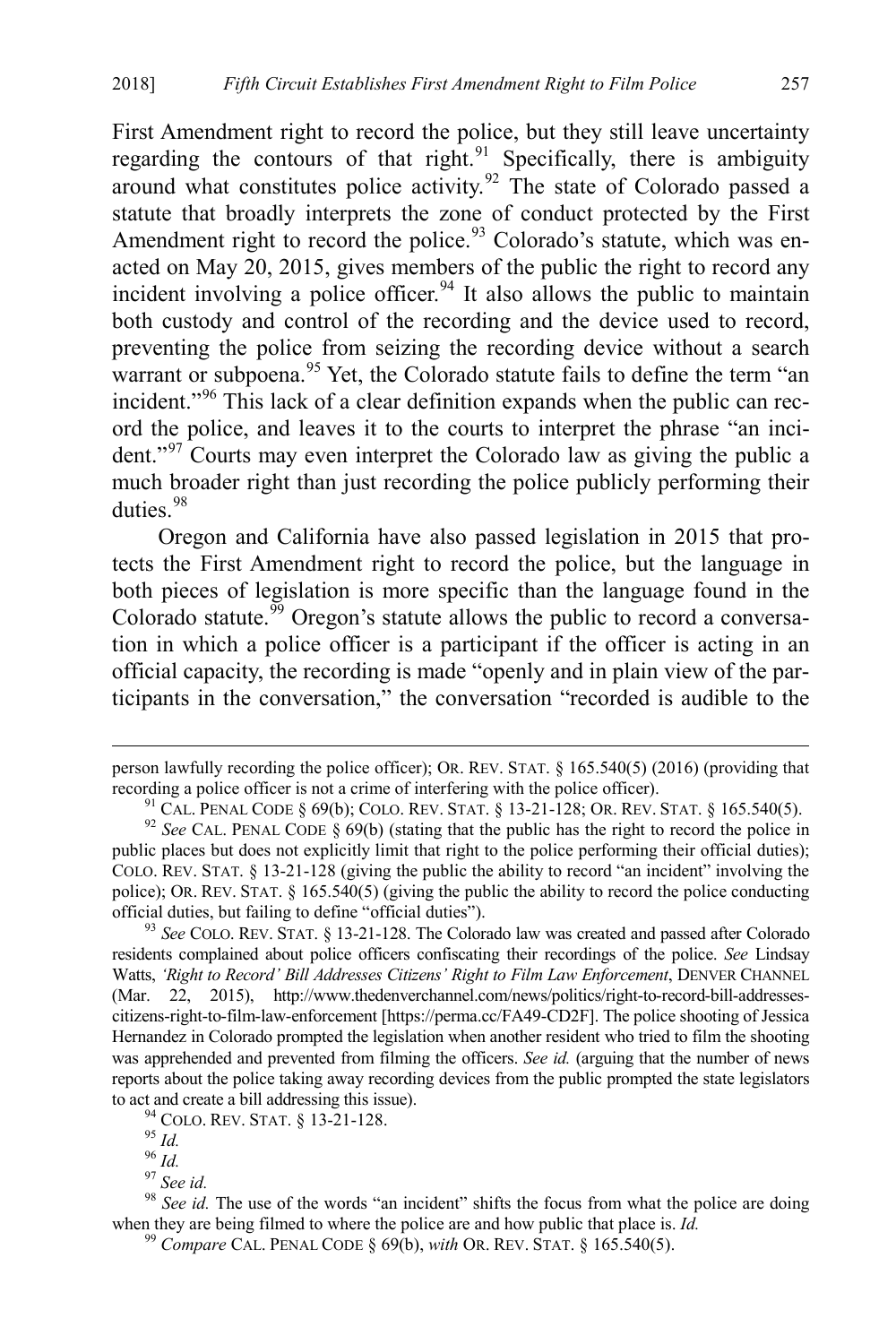person by normal unaided hearing," and the person recording is in a place he or she has the right to be.<sup>[100](#page-14-3)</sup> Although Oregon's statute is much more specific than Colorado's statute regarding the parameters of when the public can record the police, it fails to define "official duties."[101](#page-14-4) This results in the lack of clarity regarding exactly what the public can record the police doing.[102](#page-14-5) California's statute regarding recording police officers has similar language to Oregon's statute, but instead of giving the public the ability to record the police "performing official duties," it allows the public to record the police "while the officer is in a public place or the person taking the photograph or making the recording is in a place he or she has the right to be."[103](#page-14-6) The California statute focuses on where the police officers are in-stead of what they are doing when they are being recorded.<sup>[104](#page-14-7)</sup>

## <span id="page-14-2"></span><span id="page-14-1"></span><span id="page-14-0"></span>III. THE FIFTH CIRCUIT'S FIRST AMENDMENT HOLDING IN *TURNER* AND THE NEED FOR A CLEAR STANDARD

Although the U.S. Court of Appeals for the Fifth Circuit's 2017 decision in *Turner v. Driver* established that the First Amendment right for the public to record the police exists, it did not further clarify the conduct in-cluded within the parameters of that right.<sup>[105](#page-14-8)</sup> This is particularly important because it is ambiguous whether the Fifth Circuit's holding aligns with the

<span id="page-14-3"></span> $100$  OR. REV. STAT. § 165.540(5). Prior to the enactment of the law, it was a crime to record a conversation in Oregon without specifically informing the parties to the conversation. *Victory! The Right to Film the Police Passes the Oregon Legislature*, ACLU OR. (June 16, 2015), https:// aclu-or.org/en/legislation/victory-right-film-police-bill-passes-oregon-legislature [https://perma. cc/ET7D-ESQ4]. The law amended Oregon's eavesdropping statute by adding an exemption for recording police officers. *Id.*; § 165.540(1)(c) (stating that it is unlawful to record conversations without the consent of all participants). This exemption changed the requirement that a member of the public specifically inform the officer that he or she is being recorded to allowing a member of the public to record the officer without consent if, among other requirements, "the recording is made openly and in plain view." § 165.540(5)(b)(B).<br>
<sup>101</sup> Compare OR. REV. STAT. § 165.540(5), with COLO. REV. STAT. § 13-21-128.<br>
<sup>102</sup> Compare OR. REV. STAT. § 165.540(5), with COLO. REV. STAT. § 13-21-128. These bills

<span id="page-14-5"></span><span id="page-14-4"></span>highlight that lack of a clear definition of "official duties" makes it difficult for the public to know when they can and cannot record the police and may lead to members of the public exercising their right to record the police incorrectly. *Compare* OR. REV. STAT. § 165.540(5), *with* COLO.

<span id="page-14-6"></span> $103$  CAL. PENAL CODE § 69(b). The office of the state senator who introduced the bill that would become § 69(b), Senator Ricardo Lara, released a statement on the day that the bill was signed into law by California Governor Jerry Brown that provided further insight on why the bill was created. *Governor Brown Signs Right to Record Act*, RICARDO LARA (August 11, 2015), http://sd33.senate.ca.gov/news/2015-08-11-governor-brown-signs-right-record-act

<span id="page-14-8"></span><span id="page-14-7"></span><sup>[</sup>https://perma.cc/5CVL-QKS9]. The statement notes that "[a]t a time when cell phone and video footage is helping steer important national civil rights conversations, passage of the Right to Record Act sets an example for the rest of the nation to follow." *Id.* <sup>104</sup> CAL. PENAL CODE § 69(b). <sup>105</sup> *See* Turner v. Driver, 848 F.3d 678, 697 (5th Cir. 2017) (Clement, J., dissenting).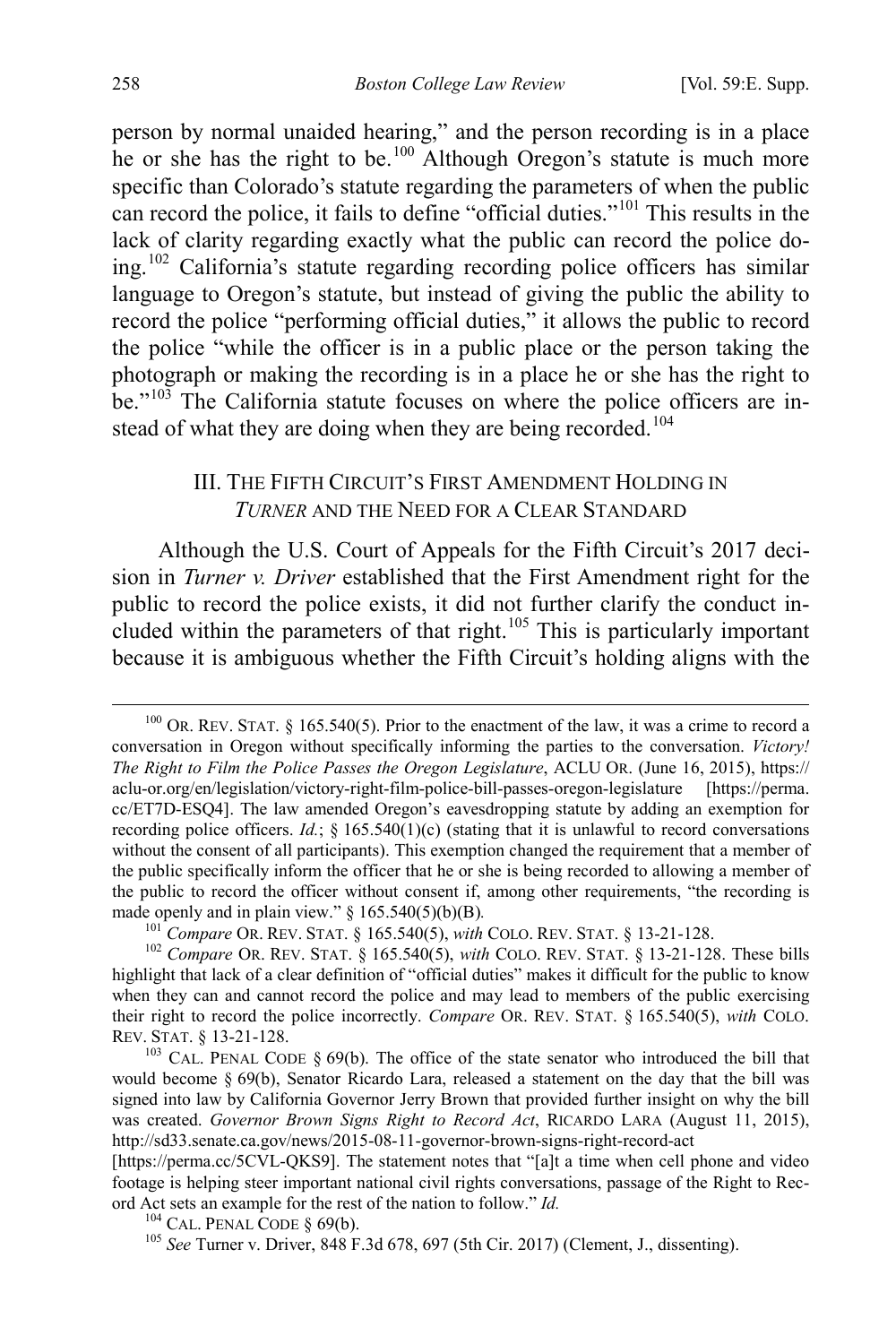facts in the case.<sup>106</sup> By failing to particularize the facts in the case to the established First Amendment right to record the police, the Fifth Circuit failed to add to the zone of conduct protected by this right and has left the public without a clear path forward.<sup>[107](#page-15-2)</sup>

<span id="page-15-0"></span>*Turner's* majority opinion and dissent make it clear that at no point did the Fifth Circuit classify the plaintiff's action to determine whether he was filming the police station, the police entering and exiting the police station, and/or both.<sup>[108](#page-15-3)</sup> Moreover, the Fifth Circuit failed to determine if Turner had a protected First Amendment right to record the police during the event in question.<sup>[109](#page-15-4)</sup> These determinations are absolutely pivotal to further establishing the contours of the First Amendment right to film the police, especially given that other Courts of Appeals, having established this right, did so when a member of the public was arrested for filming a police arrest or traf-fic stop.<sup>[110](#page-15-5)</sup>

Judge Clement focused on this ambiguity in her dissent in *Turner*. [111](#page-15-6) She argued that there is a consensus of persuasive authority on the First Amendment right to film the police acting in their official capacity as officers in public. [112](#page-15-7) Yet, at no point did the Fifth Circuit determine whether or not the police were carrying out their duties in public in *Turner*. [113](#page-15-8) Judge Clement focused on the point that Turner alleged that he was filming the police station, not that he was filming the police officers conducting their public duties.<sup>[114](#page-15-9)</sup> Since the Fifth Circuit did not determine that Turner's First Amendment rights were violated, the court did not properly establish that Turner had a First Amendment right, nor did it establish that his conduct was within the zone of conduct protected by the First Amendment right to film the police.<sup>[115](#page-15-10)</sup> In fact, it added no clarity to the currently developing body of law surrounding the filming of police officers that is in need of in-terpretation.<sup>[116](#page-15-11)</sup>

<span id="page-15-5"></span><span id="page-15-4"></span><span id="page-15-3"></span><span id="page-15-2"></span><span id="page-15-1"></span><sup>&</sup>lt;sup>106</sup> See id.<br><sup>107</sup> See infra notes [108–](#page-15-0)[127](#page-17-0) [a](#page-17-0)nd accompanying text.<br><sup>108</sup> See Turner, 848 F.3d at 687; infra notes 108–127 and accompanying text.<br><sup>109</sup> See id.<br><sup>110</sup> See Glik v. Cunniffe, 655 F.3d 78, 82, 80 (1st Cir. 2011 arrested for filming an arrest in a public park); Smith v. City of Cumming, 212 F.3d 1332, 1333 (11th Cir. 2000) (showing that the plaintiff was arrested for filming the police conducting traffic stops).<br>  $^{111}$  See Turner, 848 F.3d at 697 (Clement, J., dissenting).

<span id="page-15-9"></span><span id="page-15-8"></span><span id="page-15-7"></span><span id="page-15-6"></span><sup>&</sup>lt;sup>112</sup> Id.<br><sup>113</sup> See id.<br><sup>114</sup> Id.<br><sup>115</sup> See id.; Calvert, *supra* not[e 89,](#page-12-1) at 139–62 (discussing the case law that highlights the conduct parameters protected by the First Amendment right to record the police).

<span id="page-15-11"></span><span id="page-15-10"></span><sup>&</sup>lt;sup>116</sup> See Turner, 848 F.3d at 697 (Clement, J., dissenting); Matthew Slaughter, *First Amendment Right to Record Police: When Clearly Established Is Not Clear Enough*, 49 J. MARSHALL L. REV. 101, 121 (2015) (arguing that the right to record police in public is a prudent policy decision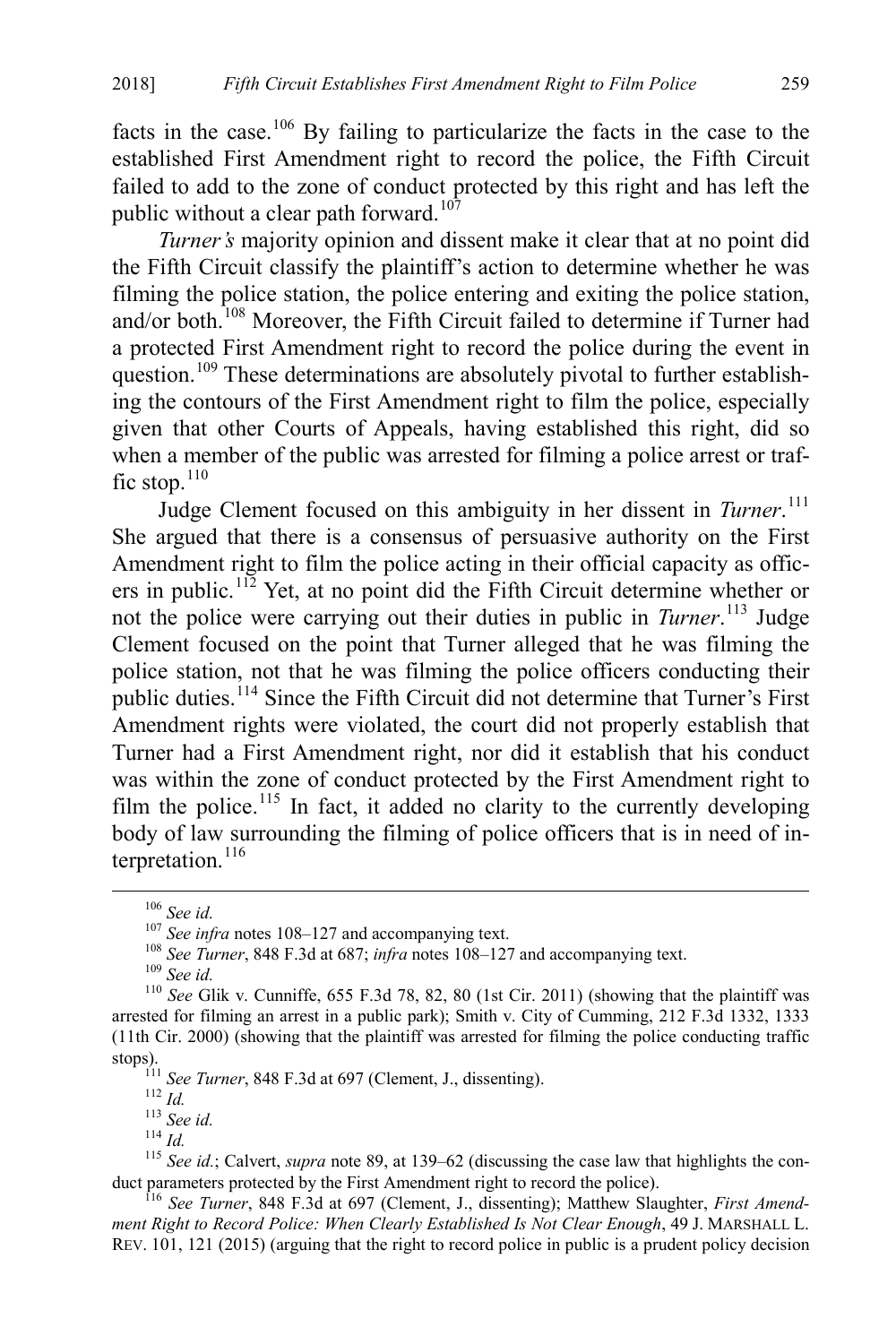The Fifth Circuit erred by not clarifying the contours of the First Amendment right to film the police.<sup>[117](#page-16-0)</sup> With the emergence of technology and the pervasive use of smartphones in the United States, more people than ever before have the ability to record the police and disseminate videos to a broader audience in a short period of time.<sup>[118](#page-16-1)</sup> In fact, an assessment from the Pew Research Center shows that 77% of Americans own smartphones and 70% Americans use social media.<sup>[119](#page-16-2)</sup> With recent campaigns from advocacy organizations, such as the American Civil Liberties Union, encouraging the public to record the police, the courts have a responsibility to create a clear standard so that individuals can confidently exercise their First Amendment rights.<sup>[120](#page-16-3)</sup> Additionally, only a few states have passed legislation codifying the right to record the police, and the statutes that have been passed are not detailed enough.<sup>[121](#page-16-4)</sup> The lack of clear definitions regarding what and when the public can record, particularly concerning police activities, makes it difficult for these pieces of legislation to provide adequate protections.[122](#page-16-5) Thus, the courts can no longer put the contours of the First Amendment right to film the police on the back burner.<sup>[123](#page-16-6)</sup> This is a front

<span id="page-16-2"></span>PEW RES. CTR. (Jan. 12, 2017), http://www.pewresearch.org/fact-tank/2017/01/12/evolution-oftechnology/ [https://perma.cc/JH34-LD4V]. Most young adults have smartphones and nearly threequarters (74%) of Americans ages fifty to sixty-four are now smartphone owners. *Id.* This is a sixteen percentage-point increase compared to 2015. *Id.* Furthermore, social media usage has drastically increased with 69% of U.S. adults using it. *Id.* 120 *ACLU Apps to Record Police Conduct*, ACLU, https://www.aclu.org/issues/criminal-law-

<span id="page-16-3"></span>reform/reforming-police-practices/aclu-apps-record-police-conduct [https://perma.cc/2CBU-9DQY] (encouraging the public to download the smartphone apps "Mobile Justice" and "Stop and Frisk" to record the police and hold them accountable); *Your Right to Film Police*, ACLU TEX., https:// www.aclutx.org/en/know-your-rights/your-right-film-police [https://perma.cc/T8XP-ZR3L] (encouraging the public to film the police and providing guidelines to film lawfully).

<span id="page-16-4"></span> $\frac{121}{2}$  *See* CAL. PENAL CODE § 69(b) (2016) (providing that the public has the right to record the police in public places but not explicitly limiting that right to the police performing their official duties); COLO. REV. STAT. § 13-21-128 (2016) (granting the public the ability to record "an incident" involving the police); OR. REV. STAT. § 165.540(5) (2016) (granting the public the ability to record the police conducting official duties but not explicitly listing these official duties).

<sup>122</sup> See CAL. PENAL CODE § 69(b); COLO. REV. STAT. § 13-21-128; OR. REV. STAT. § 165.540(5).<br><sup>123</sup> See Jay Stanley, Suppression of Photographers During Civil Rights Movement an Important

<span id="page-16-6"></span><span id="page-16-5"></span>*Reminder for Today*, ACLU (May 31, 2017, 8:00 AM), https://www.aclu.org/blog/free-speech/ photographers-rights/suppression-photographers-during-civil-rights-movement [https://perma.cc/ E85H-ET4P] (discussing the role that photography played during the Civil Rights Movement to

because it aids evidentiary interests, assists with the public's conduct, and deters police misconduct).<br><sup>117</sup> *See Turner*, 848 F.3d at 696 (Clement, J., dissenting).<br><sup>118</sup> Kirk Miller, *Watching the Watchers: Theorizing Cops, Cameras, and Police Legitimacy in* 

<span id="page-16-1"></span><span id="page-16-0"></span>*the 21st Century*, *in* THE POLITICS OF POLICING: BETWEEN FORCE AND LEGITIMACY 257, 258 (Mathieu Deflem ed. 2016) (discussing the use of video to document police interactions with the public and how upgrades in technology adds to a new visibility of policing and changes the dynamics of traditional police/community relations).<br><sup>119</sup> Aaron Smith, *Record Shares of Americans Now Own Smartphones, Have Home Broadband*,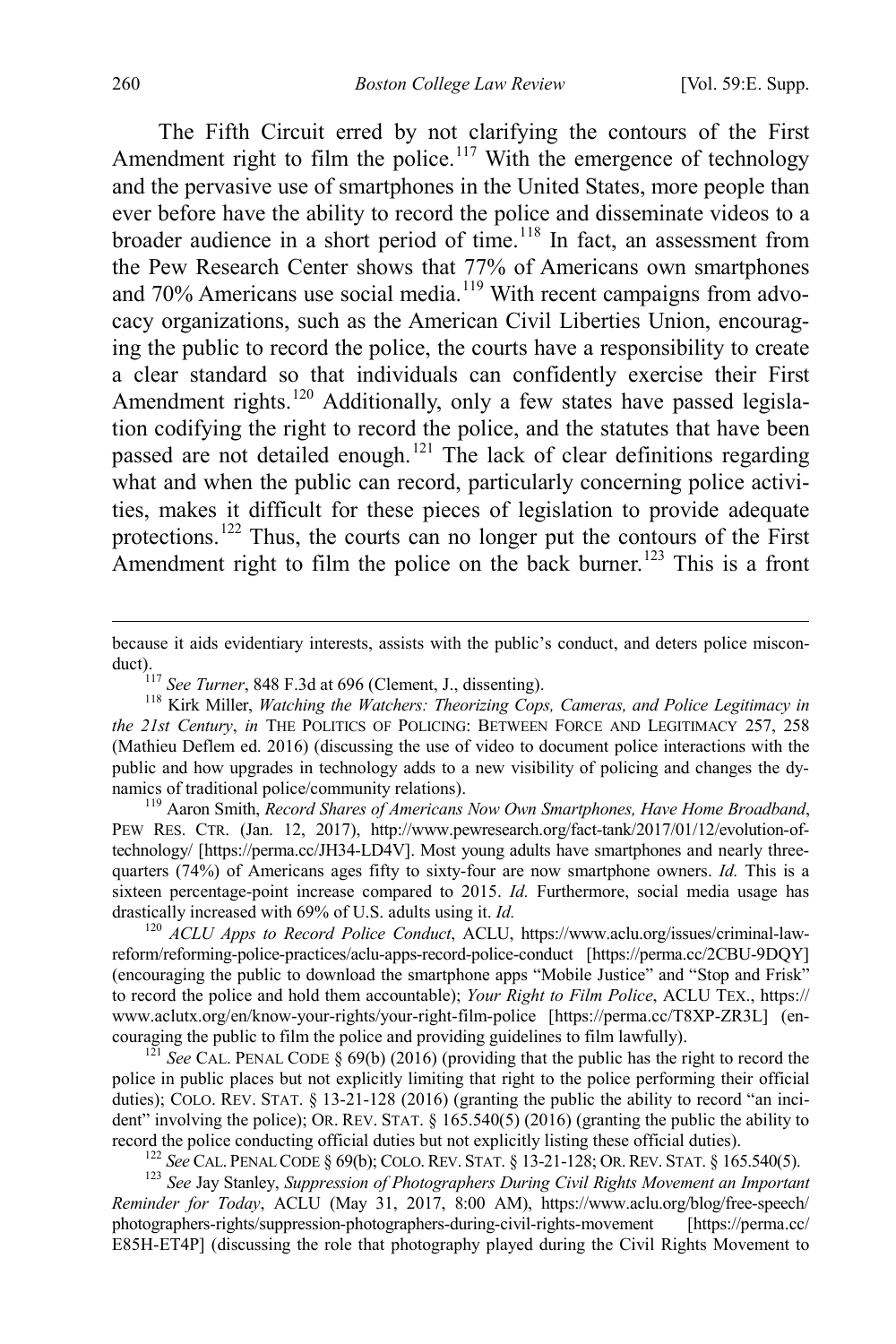burner issue and the courts have a responsibility to create a clear standard for the public.<sup>[124](#page-17-1)</sup>

The particular facts in *Turner* were unlike any of the cases that have addressed the First Amendment right to film the police and, therefore, the Fifth Circuit should have addressed this unique set of facts.<sup>[125](#page-17-2)</sup> Judge Clement was correct in her dissent in *Turner* when she declared that because the majority did not rule that the police officer violated the plaintiff's First Amendment right, another officer acting in the same manner and under similar circumstances would not be violating any clearly established law.[126](#page-17-3) This application of the First Amendment right to film the police to the facts in *Turner* would have strengthened the authority of the case and provided guidance for future claimants and courts.<sup>[127](#page-17-4)</sup>

#### <span id="page-17-0"></span>**CONCLUSION**

In 2017, the U.S. Court of Appeals for the Fifth Circuit ruled on the public's ability to record police activity in *Turner v. Driver*. With *Turner*, the Fifth Circuit had the opportunity to either expand or restrict the scope of conduct that is protected by the public's First Amendment right to film the police. It failed to do either. By failing to connect the particular facts in the case to the First Amendment right to film the police and determine whether Turner's conduct was even protected by said right, the Fifth Circuit effectively abdicated its judicial responsibility. The Fifth Circuit established that the public has a First Amendment right to video record the police without adding any context or support to that right, outside First Amendment principles. As Judge Clement discussed in her dissent, defining this First Amendment right at such a high level of generality, without particularizing it to the facts in the case, does a disservice to future claimants and weakens the precedential power of the opinion. Additionally, given the current social and political climate, it keeps a pressing issue that deserves clarification on the back-burner. Although the Fifth Circuit established that the public has a First Amendment right to video record the police, it failed to clarify the contours of that right.

highlight the injustices and brutality during the freedom marches and how the high use and availability of smartphones are having the same effect during the Black Lives Matter era). <sup>124</sup> *See* Jay Stanley, *The Video Revolution in Policing*, ACLU (Sept. 4, 2014, 1:39 PM), https://

<span id="page-17-1"></span>www.aclu.org/blog/national-security/video-revolution-policing?redirect=blog/video-revolutionpolicing [https://perma.cc/T43C-DS8N]. This blog post by an American Civil Liberties Union Senior Policy Analyst explains that historically, judges, juries, and prosecutors have viewed police officers as more credible than the victims of police brutality and the emergence of videos from cellphone offers objectivity and another lens of visibility. *Id.* <sup>125</sup> *See Turner*, 848 F.3d at 686. <sup>126</sup> *Id.* at 697 (Clement, J., dissenting). <sup>127</sup> *See id.* 

<span id="page-17-3"></span><span id="page-17-2"></span>

<span id="page-17-4"></span>